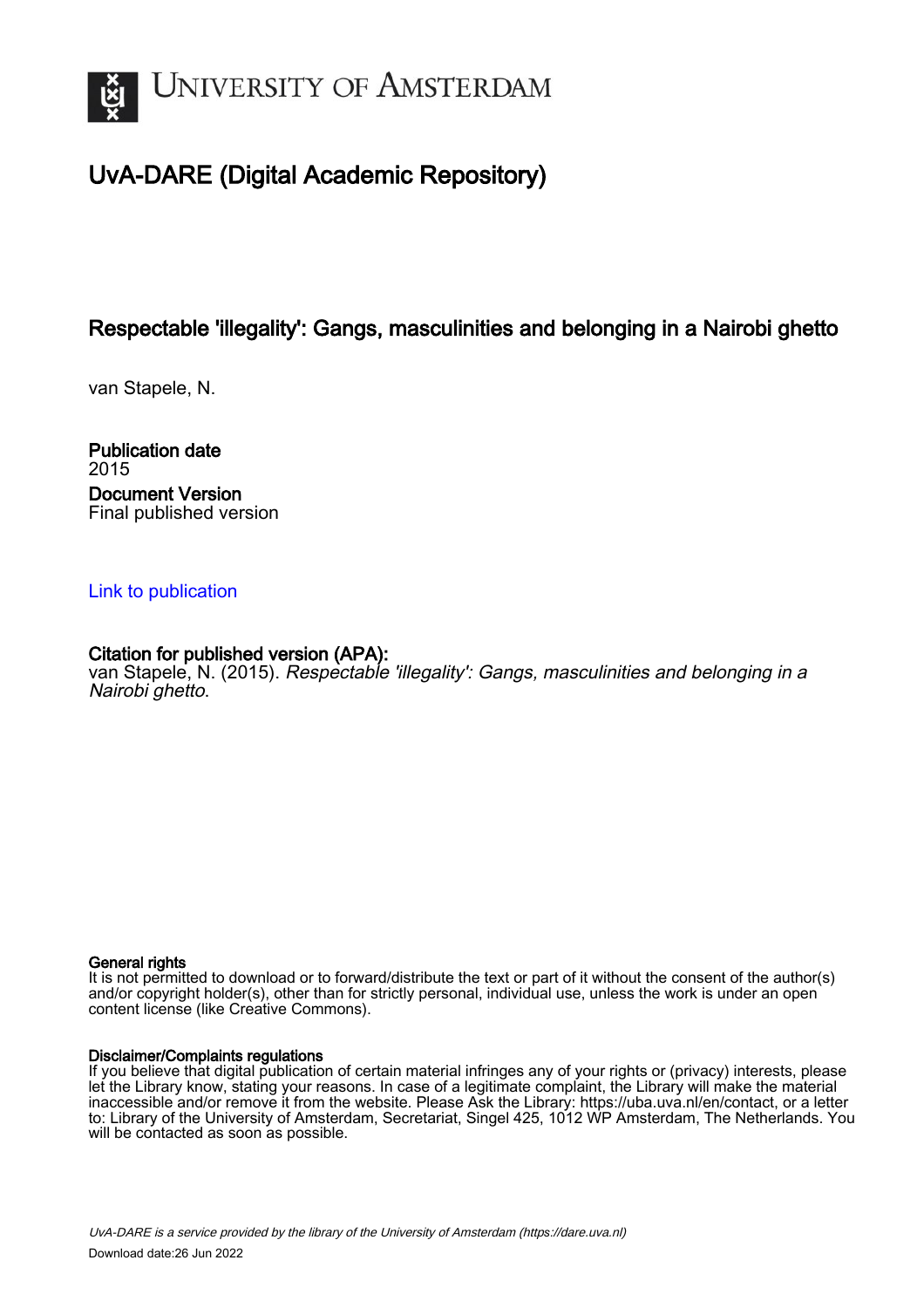# **CHAPTER 3: Leaving the Gang: Masculinities, Mind-sets and Marriages.**

### **Introduction**

The emergence of alcohol distilling gangs in Mathare, heralded by the founding of the One Touch gang in 1994, provided young men in this ghetto with safer ways to generate income than stealing. Several *wagondi* groups (involved in stealing in and outside the ghetto) joined the up and coming alcohol gangs in the late 1990s, and soon the ghetto counted five thriving distilling sites offering work to hundreds of young men who lacked the required education and connections to be gainfully employed elsewhere. Many of these men were primary or secondary school dropouts, and working at the distilling site was one of the few long-term options open to them. Other opportunities, such as stealing, brokering stolen goods and doing chores in the neighbourhood (such as fetching water), were commonly short-term and, as a consequence, highly erratic (and at times even risky). A few of the men occasionally joined the daily queues at nearby construction sites, but work was scarce and there was a lot of competition for the available jobs. However, despite the long-term employment offered by gangs, most young gang members wanted and struggled to leave. As explored in the previous chapter, working gangs were locally taken as age-sets of recently circumcised (or otherwise mature) young men that allowed them to garner social and economic capital in order to gradually achieve senior manhood. However, to become fully recognised and respected as senior men according to popular notions (Willemse 2009:218), they were expected to leave the gang and become independent at around the age of 30. What kind of strategies and pathways did these young, male gang members construct and navigate to leave the working gang? And why did the majority of these gang members fail to leave despite the great effort they expended on trying to do so?

In this chapter, I first describe a collective trajectory initiated by the One Touch gang members that was geared towards helping them to leave the working gang (this occurred during one of my more recent fieldwork periods – 2010-2011 – and the gang members involved me in it). I also explore the challenges these men faced in trying to leave the group, and delve deeper into why many of these predicaments seemed, to them, to be tied to imagining and enacting different and seemingly conflicting positions of manhood. Then, I continue to discuss the impact of feeling trapped in the social position of a junior man on gendered senses of the self, as told to me by many of the young ghetto men. I also consider how uncertainties about the future shaped everyday practices such as drinking heavily. I conclude this chapter by taking a closer look at Kingi's successful trajectory to leaving the One Touch gang in an attempt to reveal how his success hinged on his connections to alcohol bosses, the period in which he tried to leave and, most importantly, his partnership with his wife. This helps me to highlight the multiple obstacles the One Touch gang members encountered in more recent times, and why the majority of the current gang members failed to leave, even after instigating a joint attempt to do so. I therefore set out to analyse the social predicaments that young men increasingly faced when the gang space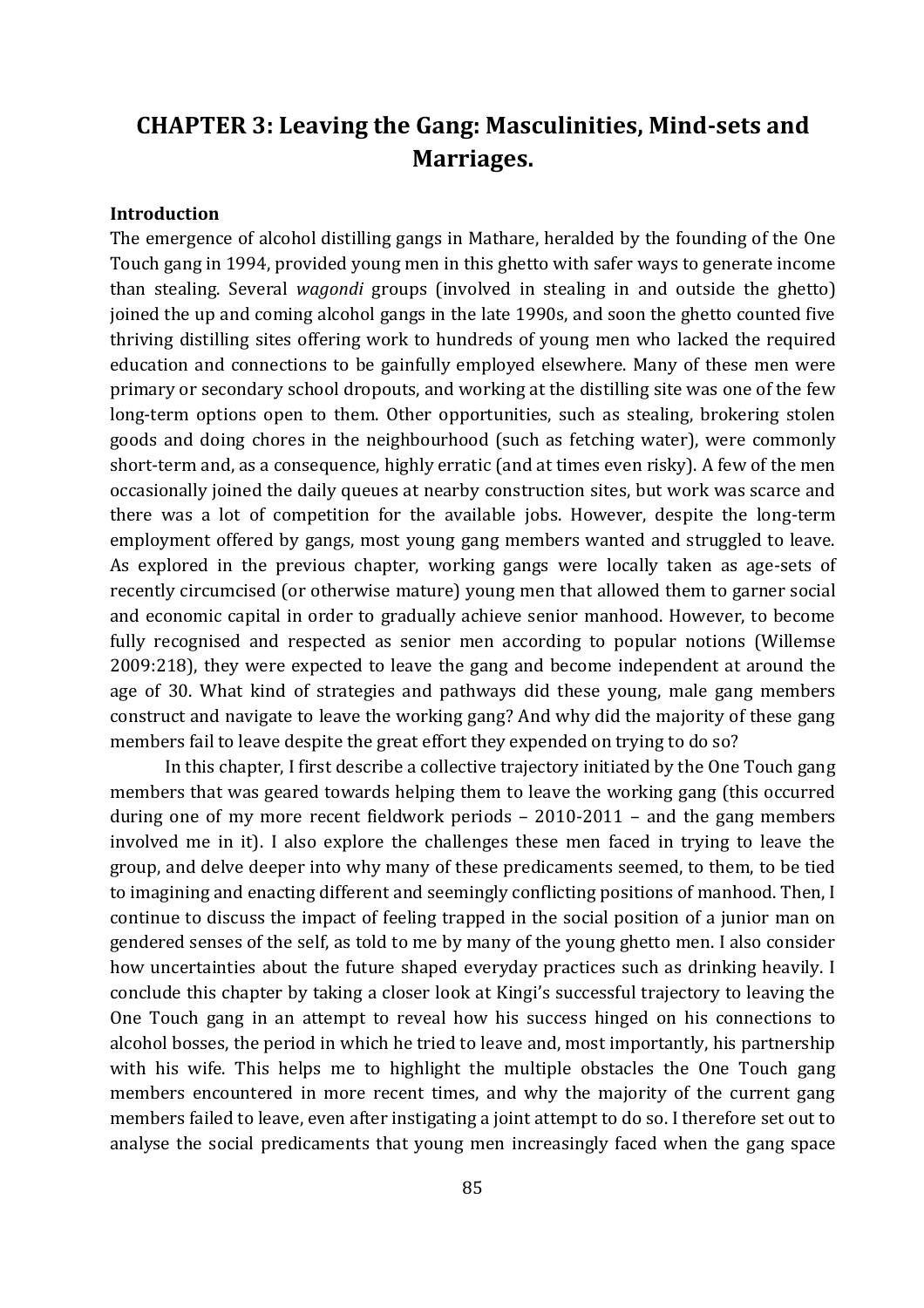seemed to become a more permanent phase in their life trajectories; instead of being a space that helped young ghetto men in their transition to senior manhood, the gang space became increasingly imagined by these young men as an obstacle to building meaningful lives. Accordingly, this chapter shows how these young gang members reflected upon changes in their social environments, how this influenced their future opportunities and constraints, and how they redrew trajectories, both individually and collectively, to continue pursuing their dream of becoming senior men.

#### **Aspiring to leave**

In the face of very few long-term employment opportunities (UNDP 2013) outside the gang, most gang members considered setting up micro-businesses inside the ghetto (such as bars, road-side restaurants, kiosks or electrical appliance shops) as a viable alternative that would help them become autonomous and leave the group. These men regarded grocery stalls as a feminine option, and even though they were potentially quite profitable (even during periods of high inflation rates – *see also* Nzuma 2013), they preferred to engage in businesses they considered to be more masculine. Due to rising food prices and concomitant higher living costs, it became increasingly difficult for these men to develop individual micro-businesses that would eventually enable them to leave the gang. Accordingly, some *chang'aa* groups engaged in collective income-generating activities. During my more recent fieldwork periods, I became involved with one such project.

One morning in early October 2010, I carefully descended the narrow and slippery pathway to *rowe* (the 'riverside' in the Kikuyu language)*,* as I did almost every day. I was met by a few One Touch gang members who forcibly grabbed my arms and shouted excitedly in my face. They dragged me along the rocky, slippery alleyway and sat me down on an empty jerry can near the drums. Despite the morning hour, it was already hot and dusty. The foul smell of human waste was something I had become used to, as there were open sewers scattered throughout the ghetto, but it always took me a few minutes to adapt to the heat and smoke coming from the drums positioned on the river banks. With admiration, I watched a young man adjusting the fires of two drums below me while I was catching my breath. I remember thinking how incredibly difficult this work must be, and then it hit me: only two drums; normally, the One Touch gang had at least six lined up! Lately, however, the work had seemed to be steadily declining.

The young man at the drums joined the rest of his fellow gang members, who were all squatting around me. There was something different about them that day. By now, they had grown accustomed to me hanging around their distilling spot, and they usually continued gambling or working while I was there. However, the reception I got that day told me something was most definitely up, and the expectant looks on their faces confirmed my suspicion. Motion smiled right at me, his face only a few inches away from mine, meaning that I could smell the stale alcohol on his breath: "You can help us, Naomi. All we need here is ideas, we lack ideas, you can give us ideas." The rising sun lit up his scarred face, and his blood shot eyes were beaming with eagerness and something else. Like most of the One Touch gang members, he had woken up to the shaking hands that only a glass of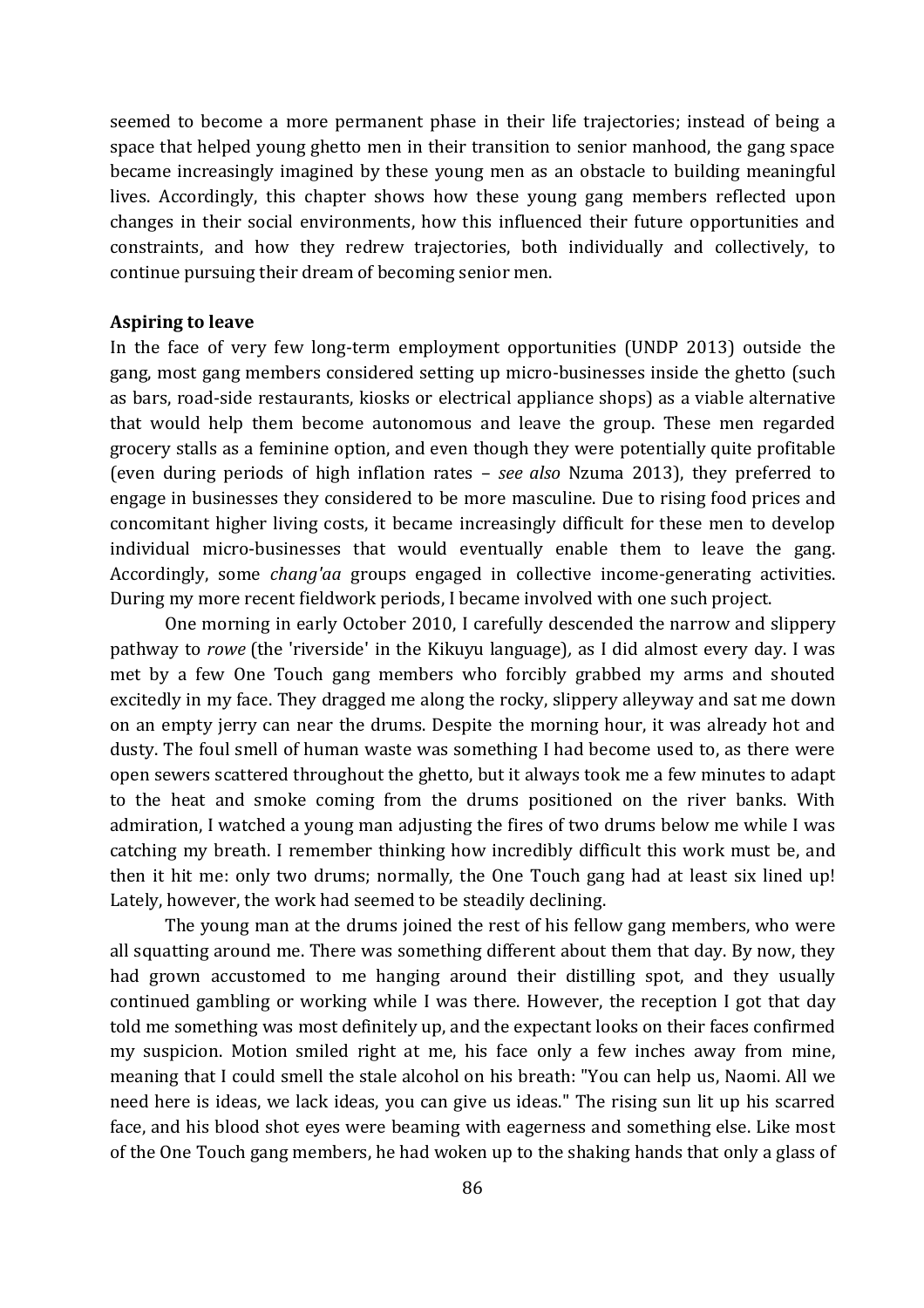*chang'aa* could alleviate. Cosmos interrupted impatiently: "We want to be a group like before and start a business, *chang'aa* is down, *ngutu* ('sugar waste' in Kiswahili) is too expensive. What do you think we can do to change this life?" He gestured to the two drums, "This is not a life!"

#### **Group trajectories to leave the gang**

In 2007, the One Touch gang members had already registered as a youth group in order to try and access funds from the government (*see also* Okoth et al. 2013), as this would enable them to develop income-generating activities other than distilling and hustling. The certificate received upon registration had allowed the gang to officially (that is, with the approval of the chief) manage the Manoki public toilet for money. At the time, I had helped the group to link up with a Dutch graffiti artist to paint and decorate the toilet. This, according to the gang's leaders, would give extra allure to the facility that would help them to increase daily revenues. At their request, I also held various meetings with them to both discuss the way forward for the newly-registered youth group and see how it could develop more long-term income-generating activities. Unfortunately, the One Touch gang as a youth group broke up soon after these meetings, as a few of the leaders had embezzled the small amount of funding it had managed to access. Nevertheless, long after the official group ceased to exist, I continued meeting with individual One Touch gang members to discuss how they could access the few local development programmes that also targeted young men in the area. This was not, however, very successful. Most of the organisations operating in Mathare were led by people who came from outside this ghetto, and they regarded the gang members as criminals. Likewise, many of the young men from the One Touch group harboured grave suspicions in relation to most development organisations operating in Mathare. Indeed, they told me of several negative experiences with particular organisations (see more in Chapter 5) that had allegedly used their "stories", as they put it (meaning their life histories), to access funds without them benefitting in any way.

Cosmos had not been part of the One Touch gang when it was registered as a youth group, but he had heard of the earlier successes and failures, and saw an opportunity when I started my research. He said:

It is good you tell our story, yes. But you are here for a very long time, and you see work is low. I know before we did not listen. We saw other members go to get a loan, some even went to school. We know only *chang'aa* and stayed down, money was ok, so why go? We did not believe they would succeed, we did not believe you...But now work is low and work is hard, we earn nothing, most days there is no work. We drink because there is no work. We want to start our own group.

Kingi, who was one of the founders of the One Touch gang, had been able to leave it in 2007 through a loan scheme offered by Safi, and this organisation had hired him in 2008 to coordinate its youth programme (see Chapter 1). In 2008 and 2009, Kingi had tried to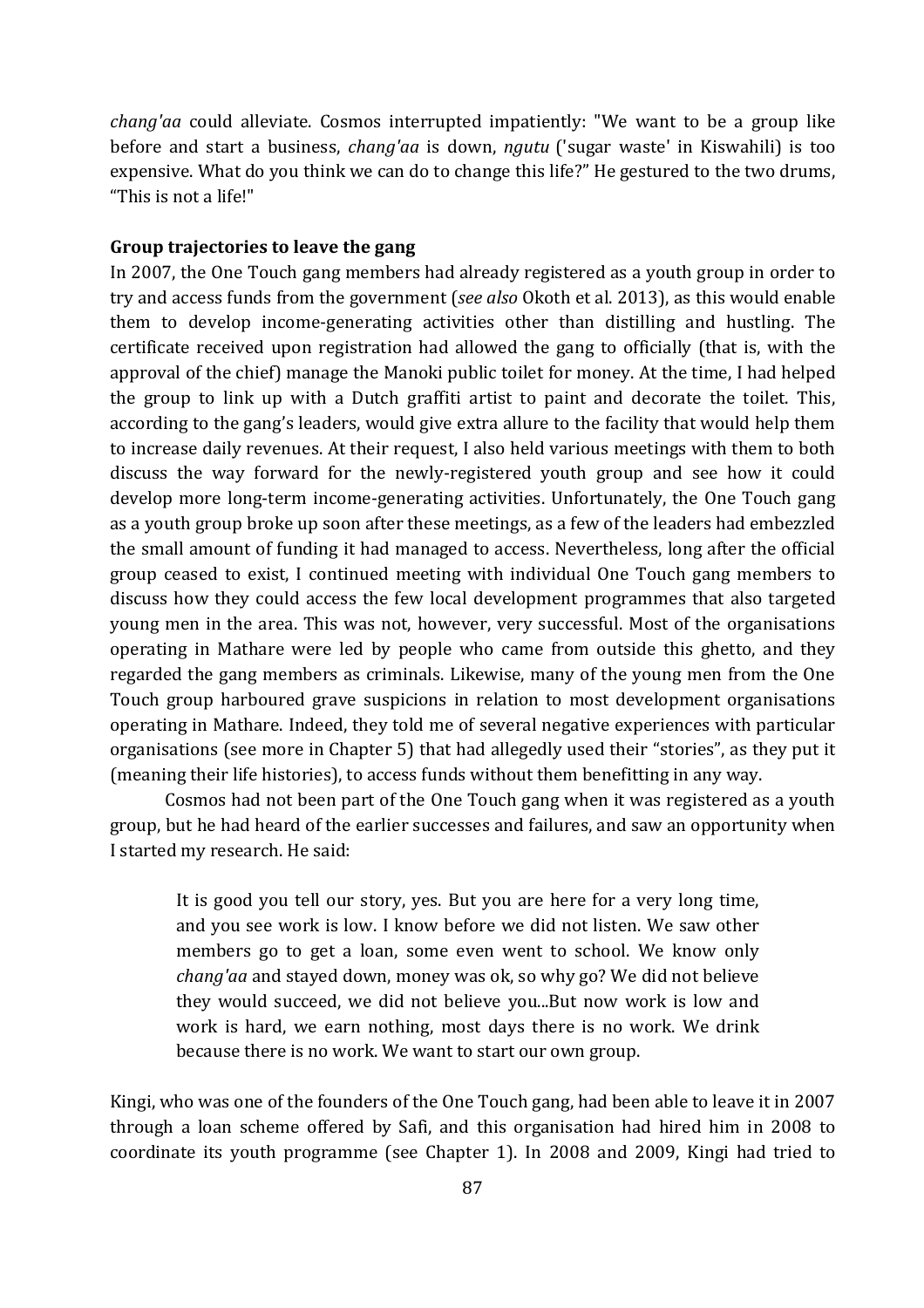encourage the One Touch gang members to revive the youth group and connect to opportunities at different development organisations (including Safi). Only four gang members had taken him up on his offer, but they were now the proud owners of large businesses (such as a firewood business, a large bar and a *matatu*). Another younger man had gone to school through a scholarship programme at Safi and had graduated as a web designer within a year. He now worked as a social media strategist at Amnesty Kenya and as a freelance web designer for big companies in the city centre. Cosmos knew about these successes, and explained that it was only after work at the riverside began to decline in September 2010, as a result of the legalisation of *chang'aa* (BBC 2010) and rising sugar prices (*see also* Nzuma 2013), that more gang members began to consider other options. Also, the majority of the current gang members were getting older without seeing possible ways out of the group, and the social pressure to take up the position of a recognised senior man was beginning to take its toll.

I suggested a visit to one of the One Touch gang leaders, Brayo, who was also good friends with Kingi. Cosmos, Motion and I therefore went to see Brayo to further discuss the plan at his bar, which was located a few dozen metres up the alleyway from the One Touch distilling site. Brayo instantly phoned Kingi and Monga, who were working at the Safi office near the gas station on Juja Road, asking them to join our discussion. Monga had also been a One Touch gang member until he had been able to set up his own kiosk in Dandora, outside the Mathare ghetto. Like Kingi, he had also been partly supported by a loan programme from Safi, and had also been hired by the organisation in October 2010 to help Kingi with coordinating the expanding youth programmes. Together, we brainstormed until late in the afternoon on the content of what they dubbed the "One Touch outreach programme", and we planned the first meeting a few days later.

The initial problem with implementing this programme arose on the first day that the 20 participating One Touch gang members had planned to meet with Kingi for its launch: no one showed up. After waiting for two hours at Brayo's bar, which is where they had agreed to meet, Kingi, Brayo and I walked around Mathare to locate the men and find out what had happened. We found Motion down at the distilling site operating a drum. He apologised and told us that he could not "ignore money." Cosmos, meanwhile, was fast asleep in the small iron sheet structure at the *baze*, which was dubbed State House, after drinking himself into a stupor early in the morning. The others had remained at the *baze* when Cosmos and Motion had not shown any signs of preparing to leave for the meeting. After several more failed attempts to get together, we agreed with the gang leaders (Motion, Brayo and Cosmos) to organise a bi-weekly trip involving the entire group to the Arboretum National Park on the other side of the city. Leaving early in the morning with a hired *matatu* helped the gang members to remain sober, and both the prospect of an excursion and the fact that we provided transport and lunch persuaded them to join us. We also agreed to come back early enough (around 4pm) for the men to resume work and earn at least half a day's wages before going home at night.

Meeting between trees, without the noise, dust and constant pull of the *baze* in Mathare, worked out really well. So, for seven months, we alternated our weekly meetings.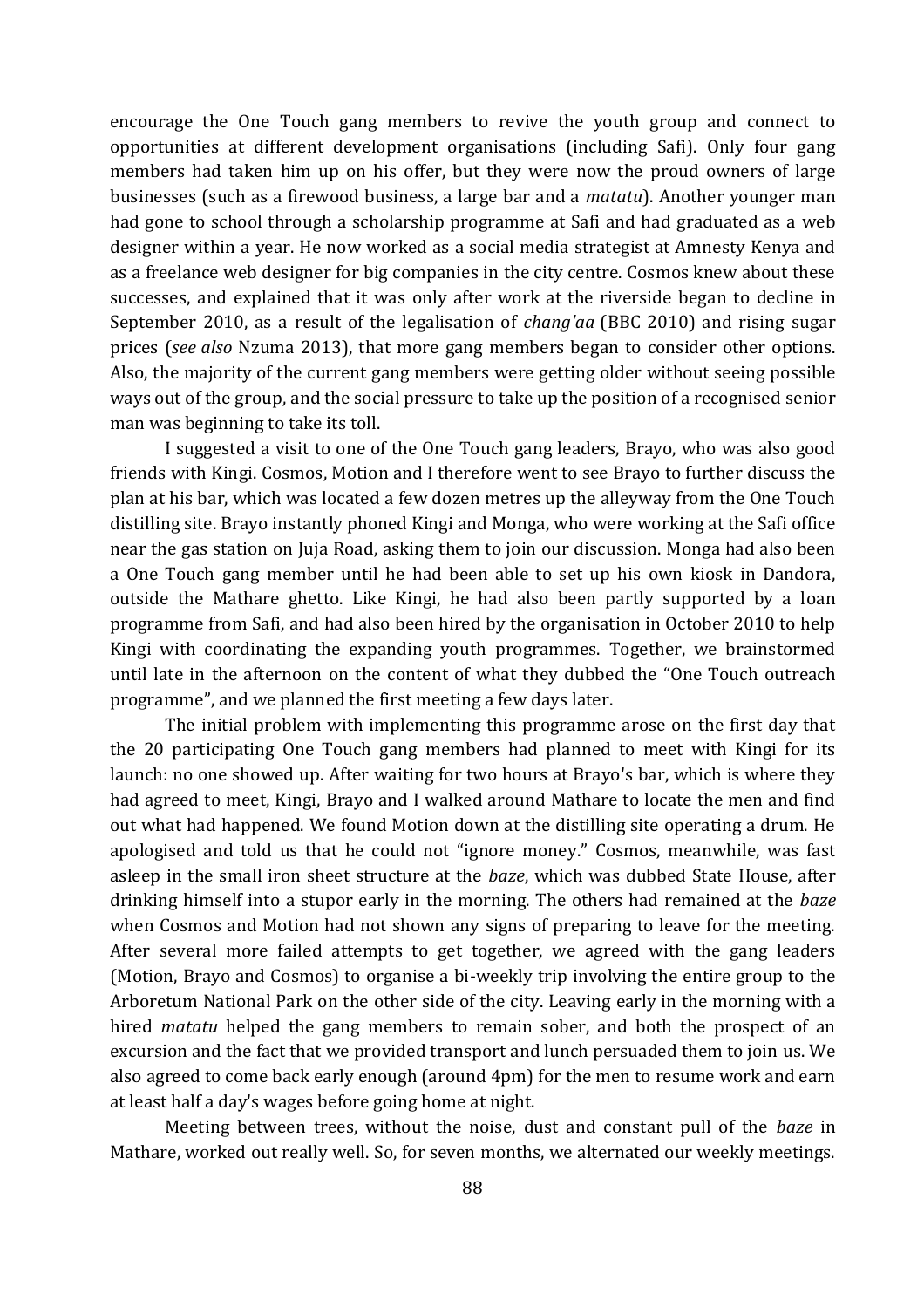One week, we met inside the ghetto for a half-day meeting and house calls to familiarise ourselves with the home circumstances of the men and have individual discussions with them, while the other week we organised a day of counselling, training and interviews at Arboretum Park. During these bi-weekly meetings at the park, the men engaged in vigorous debates and discussed at length how they could leave the gang and transform their lives. In between group discussions, training and counselling sessions, we exercised, played football and ate lunch at a nearby roadside restaurant.

#### **Positions of manhood: on hustlers and fools**

The information above provides some background as to why and how Motion and Cosmos approached me, Kingi and Monga to set up an outreach programme. As noted, most of the current One Touch gang members wanted and struggled to leave the gang in order to establish themselves as senior men according to popular notions of senior manhood. Working together in the programme with ex-gang members who were social workers and trainers at Safi was their way to develop collective pathways to try and leave the gang and become fully recognised as senior men. Soon, however, tensions emerged around positions of manhood during the training sessions. The trainers positioned themselves as streetsmart hustlers (*see also* Thieme 2013), and increasingly judged the One Touch men as *mafala* ('fools' in Sheng). This was an extremely offensive term, because in the context of the gang it denoted men who lacked the masculine power to perform the street-smart hustler role, which was, to most of the men in Mathare, a vital quality when it came to becoming a senior man.

One afternoon in late November 2010, Motion, Cosmos and the other participants in the programme lay in a circle on their stomachs on the wet grass in the park. They listened attentively to Kingi, who shared with them how he had struggled to leave the One Touch gang in late 2007. What particularly seemed to resonate was the way he explained how he had felt stuck while distilling *chang'aa* seven days a week for almost nine years. "Sometimes weeks passed", he recounted with a sad smile on his face "...before going up the cliffs to the main road and see vehicles pass by." Some of the men murmured in recognition and agreement, and one of them said that he felt as if he were in a prison called *rowe* ('the riverside' in the Kikuyu language). Motion responded that it was "okay to brew for a short period to build a life", but he also shared that he now felt like he was going nowhere as there were very few opportunities for young men like him, that is young ghetto men who lacked a proper education and connections. On hearing these words, some of the men sat up and stared hard into the distance, undoubtedly pondering the tough life they lived. Most of them woke at four in the morning to make their way to the distilling site near the river to face a day, come rain or shine, of either waiting for work or of backbreaking work that earned them no more than 30 Euro cents an hour.

Brayo broke the silence and suddenly stated vehemently: "Without a plan you are lost. Down there (the riverside in Mathare) you are locked inside. Your mind is not thinking outside." He had clearly startled the men into listening to him, as most now looked up at him in surprise. Brayo later explained that his blaze of frustration derived from his own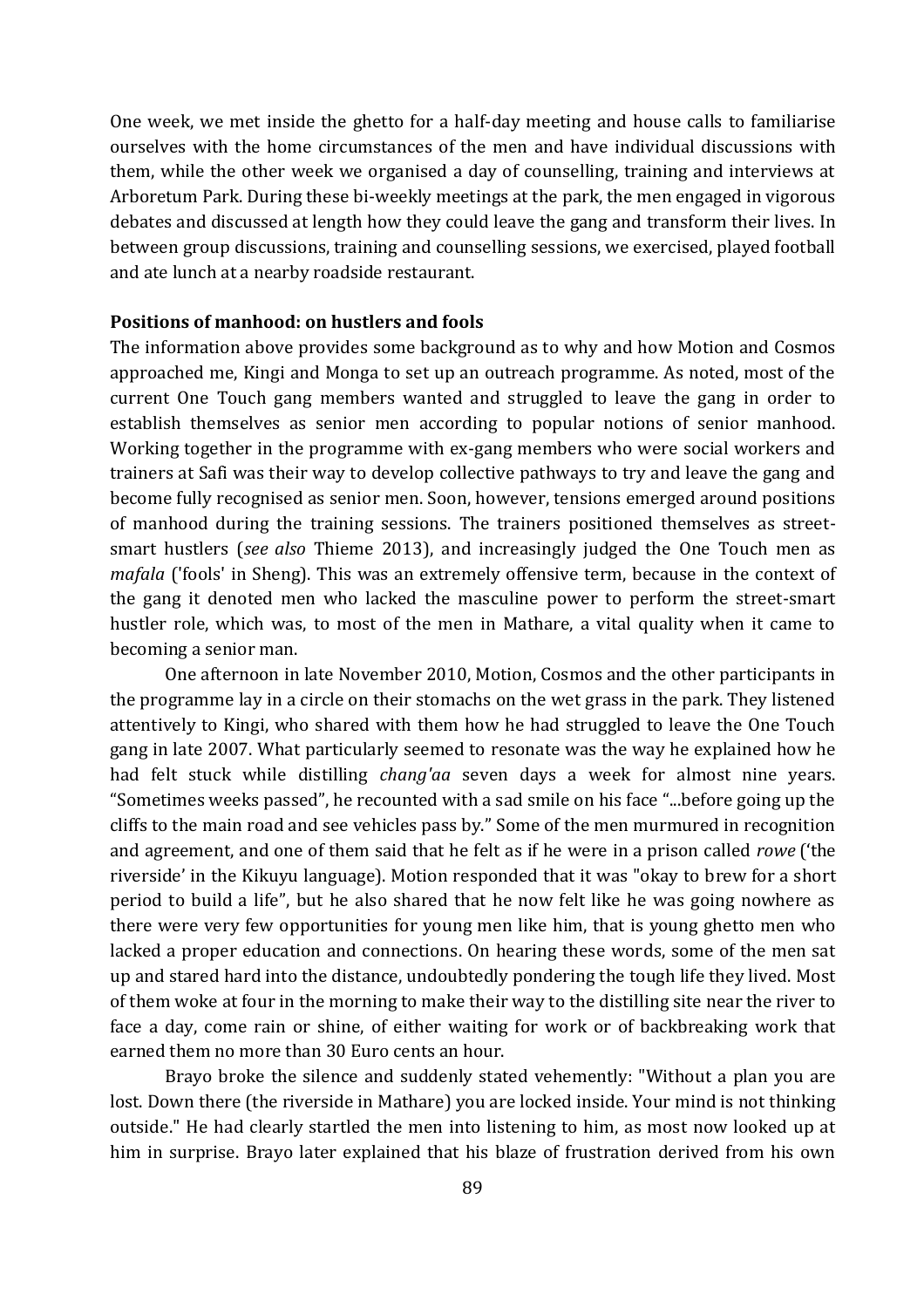history of feeling imprisoned while working *rowe*. By using terms such as imprisoned, many of the young men seemed to largely locate the causes of their marginal position as being beyond their own making. However, Brayo later explained to me that he had experienced how easy it is to imprison yourself by "...thinking there is nothing for you out there. We need to change the mentality down (of people living and working by the riverside), of what they think. So many, they think that this is the only life for them." During the training sessions, the current gang members opened up about their fear of the future and their lack of hope. Anticipating such bleak social horizons (*see also* Vigh 2006:30) at times triggered a sense of powerlessness among these young ghetto men. Yet, all of those I worked with adhered to the position of manhood that they referred to as "the hustler." Kingi, Monga and Brayo, however, took their expressions of temporary powerlessness as proof that these men had already given up. Brayo exclaimed: "Yah! They (the participating One Touch gang members) have no hope, no plan, they don't see what they can do to change, they say there is no work for them, no business outside *chang'aa*, and the problem is they don't get paid enough by the bosses, that is what they say." The way Brayo phrased his comment that these young men "don't see what they can do to change" is telling. He loathed their temporal sense of powerlessness, and deemed it to be weak and unmanly. This is because, to him, it stifled initiative, which was key to performing the role of hustler. In Brayo's opinion, the current One Touch gang members were seizing fewer and fewer of the opportunities that were available to them. By calling them *mafala* ('fools' in Sheng), he positioned them as counter to the hustler, who is supposed to be street-smart and motivated to make use of available opportunities. As a consequence, opposite *mafala* stood *wajanja* in the popular discourse. This is the Sheng term for hustlers who know how to navigate difficult circumstances and sometimes even tweak situations to their own advantage. Kingi and Monga (the trainers) often engaged in vigorous debates with the One Touch men to emphasise that they, as Kingi put it during one such discussion, "need to stay alert (*kukaa rada* in Sheng) and take opportunities" (*see also* Vigh 2011), whereas the gang members persistently emphasised that they had no power to change their situation because there were no opportunities. A rift between the trainers and Brayo on the one hand, and the other participants on the other, became increasingly evident during the course of this project, and led to frequent outbursts during meetings.

Most of the men in Mathare, including Brayo, Kingi and Monga, coped with feeling temporarily powerless in the face of grave predicaments. At the same time, all of the men I worked with in this ghetto were heavily engaged in enacting the hustler, including One Touch participants like Motion and Cosmos. Yet, some denounced expressions of powerlessness, while others did not consider them to be a paradox when it came to performing the hustler. It was remarkable to see how Brayo, Kingi and Monga imagined the street-smart hustler (*mjanja*) without expressions of temporal defeat when addressing the gang members. This served to underscore their position as trainers (Kingi and Monga) and the spearheads of the programme (Brayo), while the training itself revolved around notions of taking responsibility as a man and seizing even the slightest opportunity. To them, there were always prospects, and they equated not being able to see and seize them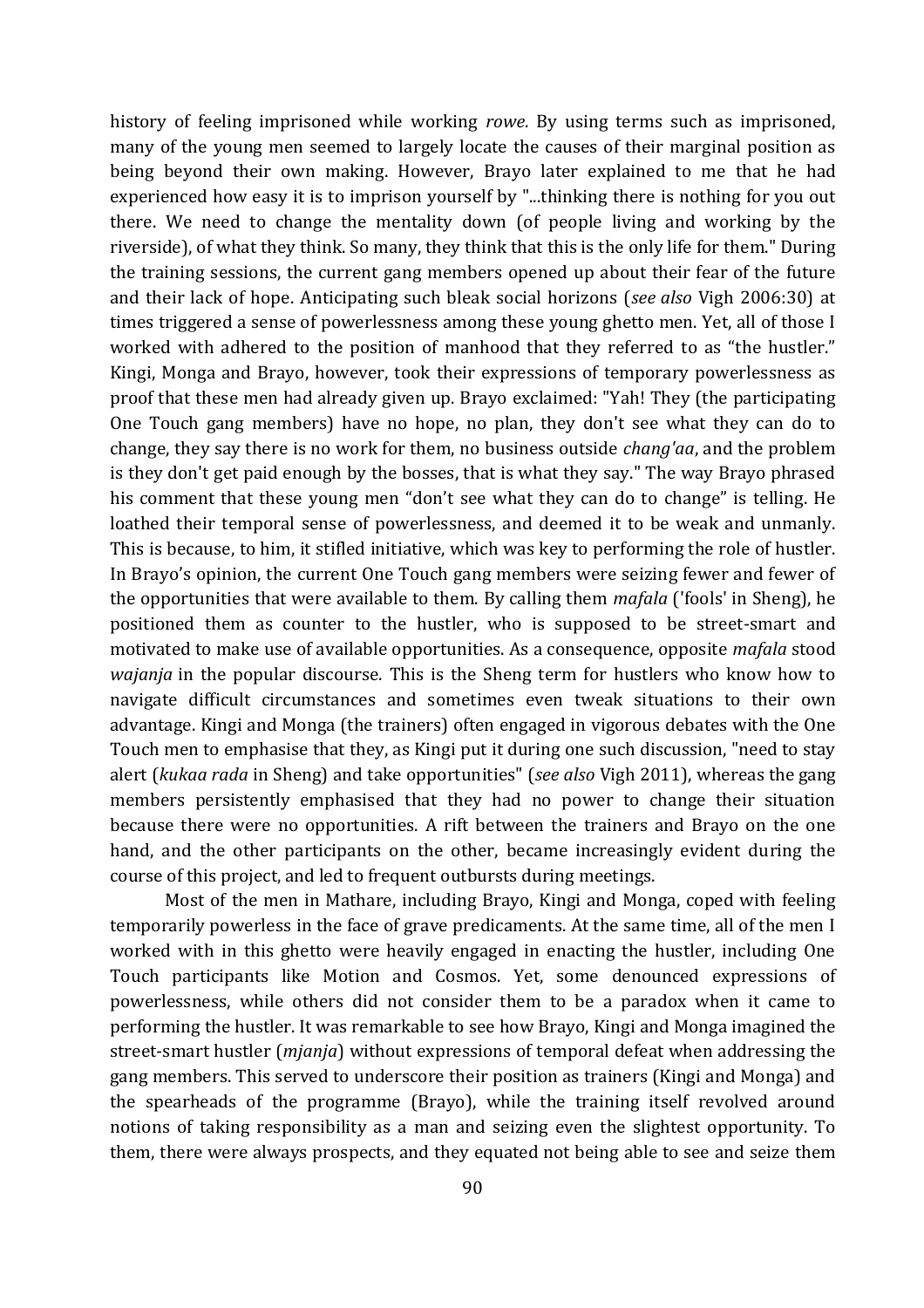with being a fool (a *fala* in Sheng) and not a hustler (a *mjanja* in Sheng). This positioning also enabled these men to distance themselves from their own past and present gang affiliations. This was not so much aimed at denying the past, but more at emphasising their current position as senior men, especially in relation to their peers. It also alluded to the imaginary of the gang space as a trap which, if it is not left on time in one's life trajectory, gradually transforms into a space of emasculation where one gradually becomes less and less manly. The *fala* position to them epitomised the 'lesser man' and so marked the boundaries of what they took to be masculine ideals (*see also* Willemse 2009: 226; Connell 1987:184, 1995, 2000; O'Neill and Hird 2001:221).

Brayo's positioning during the training, when he distanced himself from the other participants, emanated from the history he shared with Monga and Kingi as Safi youth group members (see Chapter 1). Brayo had joined the Safi youth group in 1997, six years after Kingi and Monga. All three took part in an intensive counselling programme in 1998.<sup>1</sup> The Director of Safi, Dr. Karanja, emphasised in her counselling approach that everyone is fundamentally good, and that "self-destructive behaviour is caused by past hurts, distresses, that have not been properly discharged." She used drama and other art forms to encourage youths to express themselves, discover and develop their talents, and deal with past traumas. Kingi, Monga and Brayo often shared with me how being part of the Safi youth group had helped them to develop a sense of self-respect. In Kingi's words: "I learned myself in the youth group. Mama [Dr. Karanja] taught us we are good, and we are worth something, we are not just Mathare people, like so many look at us. We can do things for ourselves. She gave us that faith in ourselves." Brayo did not work for Safi at the start of the training, but gradually positioned himself as a fellow trainer, and when Kingi and Monga decided to start their own organisation in August 2013 to fully focus on gang rehabilitation programmes and peace-building initiatives, they asked him to join them.

During the implementation of the first outreach programme with the One Touch gang members, these young trainers described an incident that had been pivotal in their lives, as it had made them realise their potential. In 1998, Dr. Karanja had organised a drama recital at the All Saints Cathedral in the centre of Nairobi for 10 members of the Safi youth group. The youths had prepared a short play about the daily challenges they faced living in Nairobi's ghettos. They had performed this drama on several occasions in Mathare, and each time the audience had received it with massive applause. This had spurred Dr. Karanja on to seek other opportunities for the youths to perform the play outside the ghetto. Monga remembered, with tears in his eyes from laughing: "Ha ha when we got there, you were there Naomi, ha ha, they did not let us in." Kingi took over: "No, they thought we can't have these youth from Mathare in our church." Brayo finished: "But we performed and all the people they loved us, they wanted to be our friends and hang out with us after the service ha ha." I remembered the incident and the amount of persuading it took by Dr. Karanja to convince the youth leader at the church to allow the Safi youths to go in and showcase their drama about everyday life in Mathare. They were a hit, and it was

 $\overline{\phantom{a}}$ 

<sup>1</sup> For privacy reasons, I cannot disclose the counselling method because the organisation feared that its privacy may be compromised.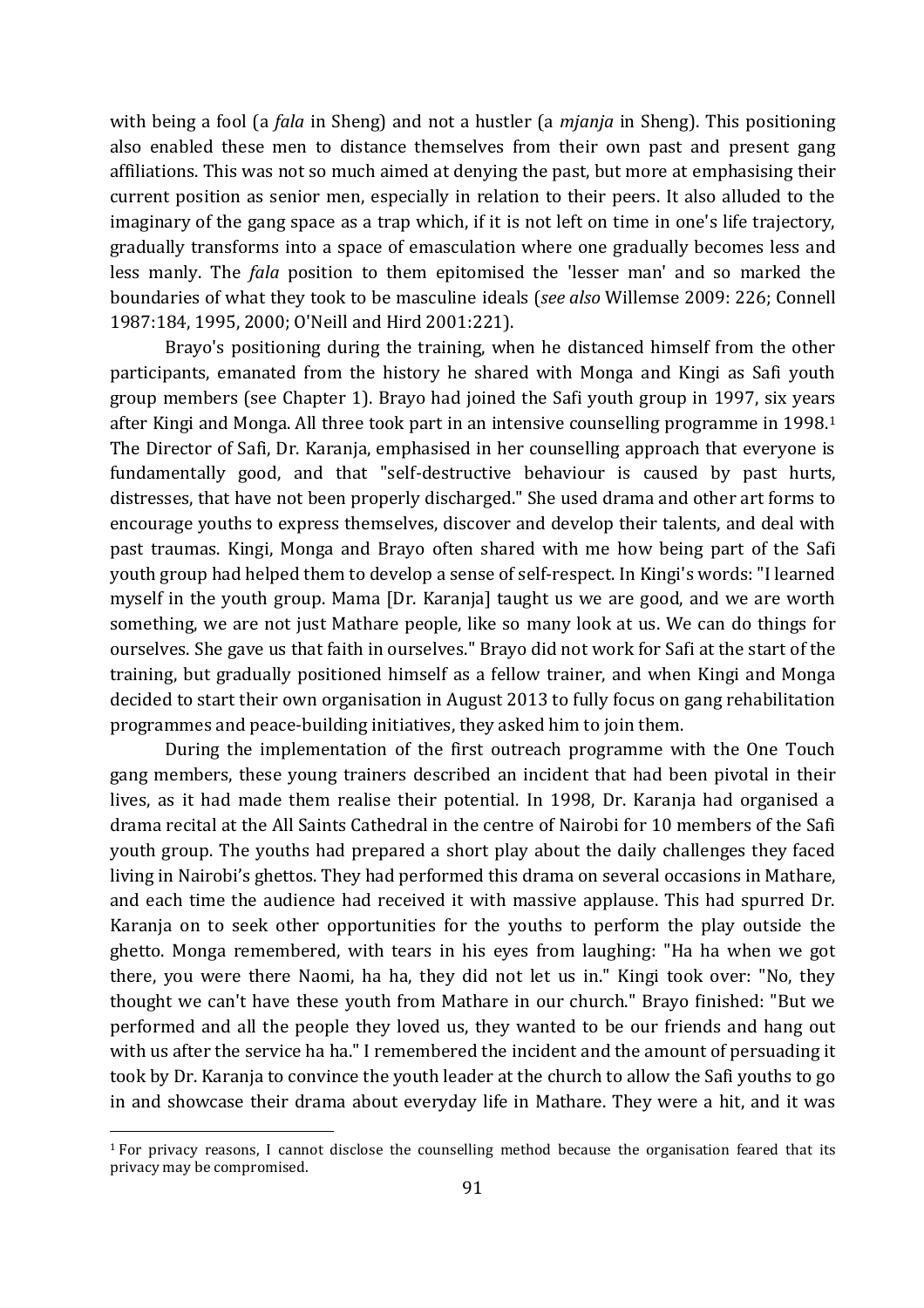the first time these young actors had experienced that people, even if after initial hesitation, looked past the stigma of being a 'slum dweller' and appreciated their talents. This confirmed to them what Dr. Karanja had been saying all along: that they were talented youths and had something valuable to offer the world. Through this and similar experiences, they had been guided by Dr. Karanja to develop not only a sense of self-worth, but also skills like interacting with people outside Mathare in order to make use of the few opportunities that were available to them. Her teaching had further shaped their notions of manhood, among which the position of the hustler remained paramount. Within their conceptualisations of the hustler, there was little room for feeling powerless. Kingi often explained that he "closed the doors in his head" because he feared that giving room to such feelings would hinder his "struggle" (*kung'ang'ana* in Kiswahili). The struggling hustler was always on the move, whereas expressing powerlessness was likened to standing still, and thus to giving up. This particular construction of the hustler was key to their social navigation struggles and shaped their negative appraisals of the One Touch participants during the training sessions.

Despite the harsh judgements of the trainers and Brayo, most of the other One Touch gang members continued to express feelings of powerlessness and even despair. Their specific enactments of the hustler position, as they too adhered to this position of manhood, emanated from feeling stuck in the space of the gang. Although this seemed to indicate a shared sense of "giving up", as Kingi worded it repeatedly, it was possible to also detect agency in their positioning. For instance, locating the causes solely within the restrictive structural forces of society (no work for them), and pinpointing oppressive bosses (who did not pay enough), enabled the gang members to imagine that it was society and their bosses who had failed them instead of them failing. This allowed these men to hold on to a sense of self-respect and manhood as part of their social navigation trajectories and in relation to, at least, each other, which was crucial to their social survival. The One Touch participants never called themselves *fala* (singular for *mafala*), and took great offence whenever the trainers used this term in reference to them. The trainers nonetheless ignored their protests, and continued using the word to impress on the gang members the importance of taking matters into their own hands. This led to regular arguments during the training sessions, which I will explore further below. However, I will first delve deeper into the relationship between the position of the struggling street-smart hustler and the sense of being increasingly trapped in the gang space, which was a feeling shared by most of the gang members in Bondeni.

#### **Trapped in junior manhood**

As discussed above, the salience of (time and space-bound) feelings of powerlessness among many of the young men in Mathare was shaped by a shared sense of being stuck in the social position of a junior man, i.e. not a boy, but also not yet a senior man. As the gang members grew older, the social pressure to leave and establish themselves as senior men intensified. When the social and economic situation deteriorated even further in Mathare as a result of the economic crisis, the young men who participated in my research felt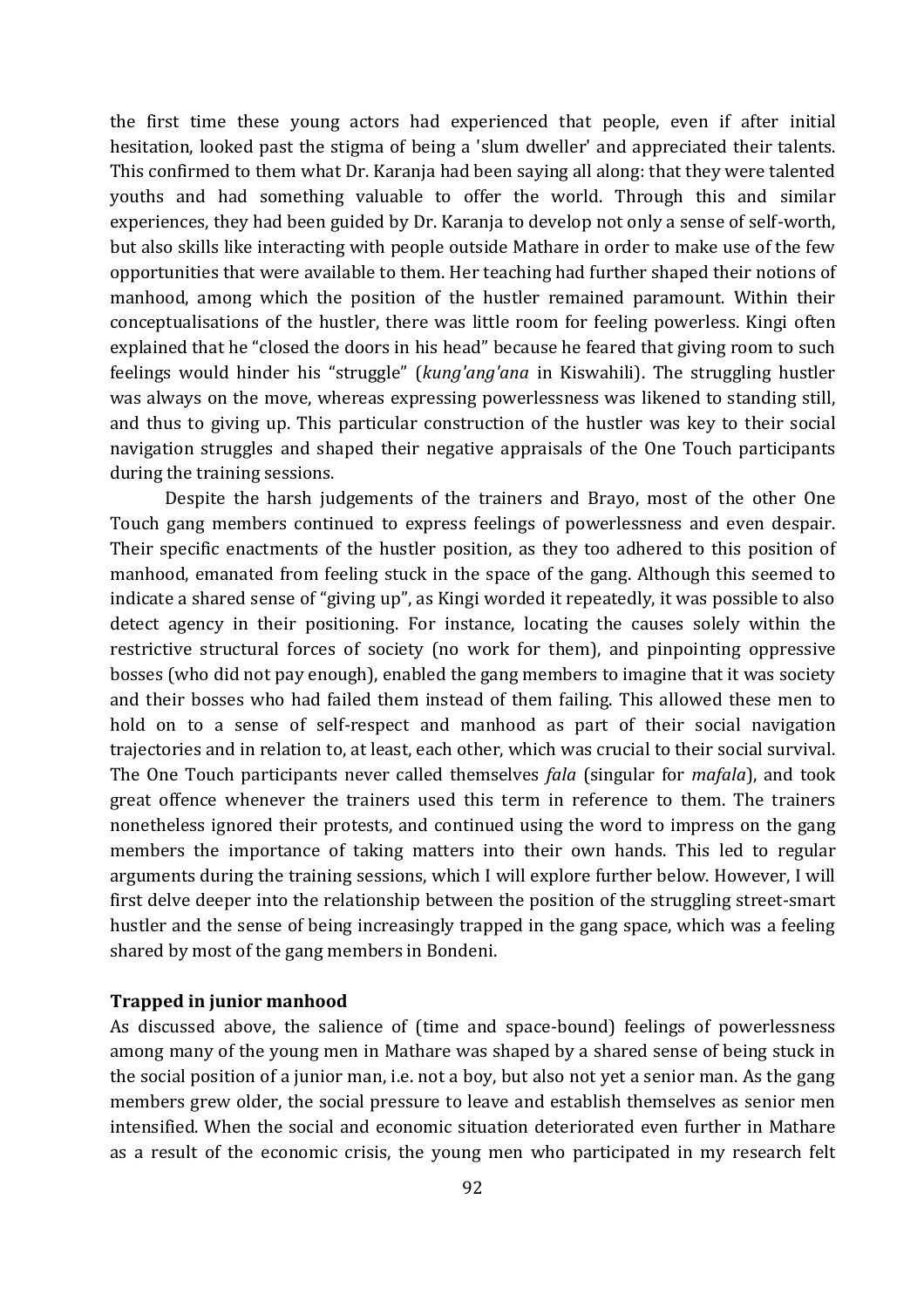increasingly hampered in terms of leaving the gang and, thus, becoming fully recognised as senior men. Their frustrations at 'being stuck' were further exacerbated by the way young ghetto men were described in the dominant discourse, where the ghetto boy is never a man, but always a boy, and never leads, but is always led by other more powerful and knowledgeable men. As a consequence, this label resonated to some extent with the epithet *fala.*

*Fala* is the fool who never becomes a senior man, because he gives up and therefore lacks the strength or wit to, in the words of a One Touch participant, "beat the system, so he is used by Babylon." Many young ghetto men made intertexual references to Rastafarian viewpoints and terminologies in their attempts to comprehend their own positioning. With the term Babylon, these men denoted, in line with the Rastafarian religion (*e.g.* Murrell 1998:6), all of the oppressive structures (varying from government to business people) that they typified as being morally corrupt, influenced by Western powers, and so inherently perverse (see the section in Chapter 4 about lesbianism for more). They often made a sign with their hand that symbolised an upside down pyramid which, to them, stood for revolution and power to the people, which was a phrase that I heard them utter repeatedly. A hustler, in this vein, was not a "slave to Babylon", as Brayo explained, but a "master of his own destiny." The local conceptualisations of the term Babylon shaped a mind-set of mental resistance to oppressive power structures (such as the police), and was just one of the mind-sets available to young men in Mathare to help them deal with daily situations of oppression. This state of mind was, however, incessantly challenged by everyday violence and the growing obstacles that young gang members faced when trying to leave the gang. Indeed, many of them did not feel like masters of their own destiny. As a consequence, some found new ways to continue to adhere to the position of the hustler while giving vent to feelings of powerlessness.

Feeling trapped referred to the tensions these gang members experienced with regard to the growing permanence of a social position that was, even if rather fluidly, delineated by biological age. As explored in Chapter 2, young men in Mathare often took up the position of gang member after completing the rite of passage of male circumcision that usually took place between the ages of 14 and 16. In this vein, gang membership had parallels with popular notions of a junior warrior. Many ethnic groups that practise male circumcision also have (notions of) a period following this rite of passage in which young men of a certain age-set become junior warriors (*see also* Uzoigwe 1977:36). In more recent times, many groups have stopped observing the more institutionalised rituals commonly associated with such notions of manhood, yet the concepts of a junior and senior warrior continue to shape popular masculinities nonetheless. In Mathare, for instance, the junior positions of male gang members were often counterposed to senior manhood (perhaps informed by the notion of a senior warrior – *see also* Uzoigwe 1977:36). Strikingly, during the years when they took up the position of a junior man, these men gradually took on responsibilities and gained the powers associated with senior manhood. This underlines present-day and local improvisations of what were popularly considered to be traditional repertoires (*see also* Spronk 2012). In the dominant discourse, marriage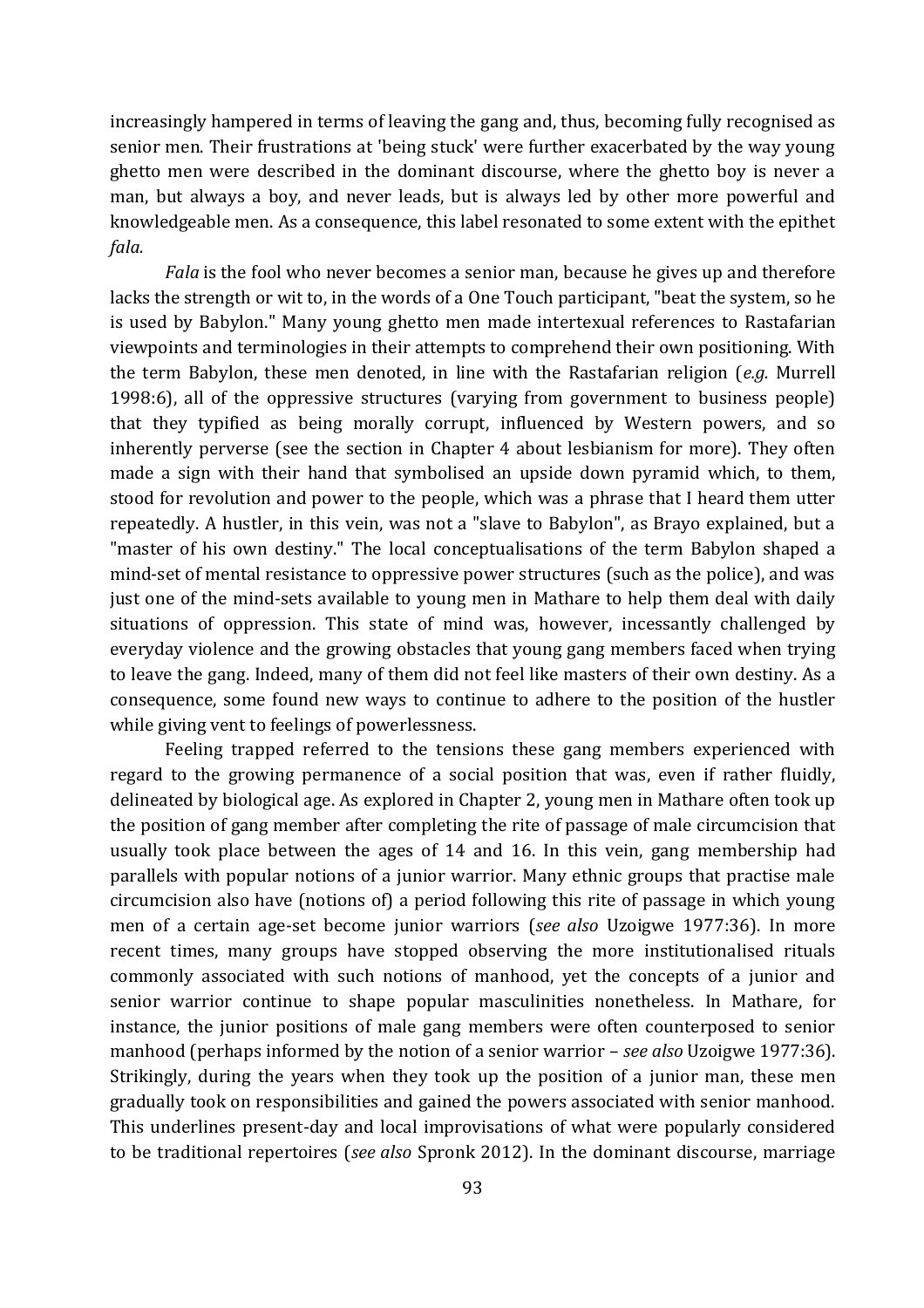and fatherhood are taken by most ethnic groups to be the prerogatives of only senior men, whereas they were regarded as key steps for junior men preparing for senior manhood in Mathare.

Counter-positioning junior and senior manhood also resonated with the mainstay of the dominant discourse on citizenship and masculinities in Kenya, which revolves around the simultaneous configuration of the dominant positions of men over women, and wealthy older urban men over poor younger urban men (Spronk 2012:61; Silberschmidt 2004; Barker & Ricardo 2005). Rural men feature less and less in the imaginary that is central to dominant masculinities and in the construction of citizenship, except when the 'rural Luo boy' as a representation of unfit leadership is evoked in political polemics (Ahlberg & Njoroge 2013; Throup & Hornsby 1998; Wa Wamwere 2003). Within the dominant discourse on citizenship and masculinities, young ghetto men are cast as ghetto boys and thugs for hire (Branch & Cheeseman 2009), and as non-citizens and figureheads in political struggles. They are considered to be only foot soldiers for criminals or opportunistic political leaders – that is wealthy, older urban men (and sometimes women – especially in Mathare). Taking great pride in becoming a father as a junior man was thus one of the ways young ghetto men negotiated this dominant discourse, as fatherhood underscored their social status as men instead of boys.

Over the past ten years, the fear of remaining as a junior man has intensified among many of the young men in Nairobi's ghettos as a result of what one could justly call 'gendercide' (Willemse 2009). As discussed above, countless young men in Mathare have been shot dead by the police (see previous chapter, Alston 2009; IMLU 2011) before reaching the age of 25. Moreover, young ghetto men are not only othered as ghetto boys and non-citizens, but are also increasingly seen as a risk to society (*cf.* Were 2008). This demonstrates that, along with ethnicity and gender, three other key markers of subjectivation (*see also* Foucault 1982: 212) play a significant role in the dominant discourse on masculinities and citizenship: class, age and locality. These young ghetto men thus marked the unstable and highly contested boundaries of citizenship, national identification and belonging (*see also* Willemse 2009:226-227) that continue to be marked – albeit in constantly shifting ethnic configurations – by 'Big Men.' Within this still predominantly patriarchal system, these young men were violently exploited, oppressed and confined to the ghetto. Accordingly, the system worked to affirm the power of the political and business elites.

The shared fear of not growing older than 25, and thus never being able to achieve senior manhood, had a significant impact on the social praxis and choice-making of many gang members. Numerous young men told me that they desperately wanted to become a father in order to leave their mark ("mini-me" as they put it) before they die. This shows that social suffering was complexly gendered in Mathare. Moreover, being a police target solely because they were young men living in a Nairobi ghetto impinged heavily on the gendered sense of the self of these young men, as well as on their (temporal and contextbound) feelings of powerlessness. Kingi had lost at least 23 close friends in the span of a decade, and told me how he felt about being a young man and father in Mathare: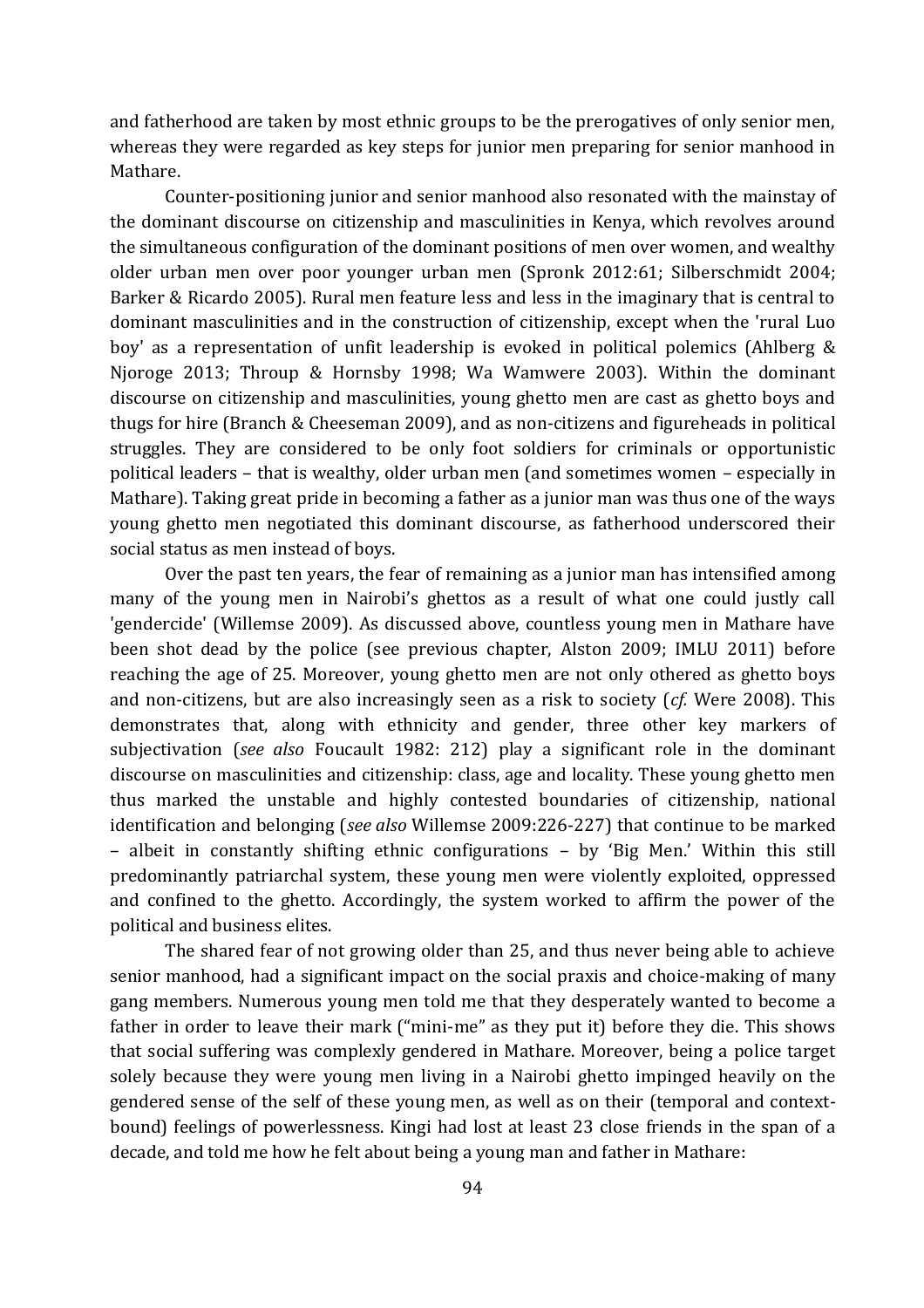I think it was 2004 and also 2008, we had *mazishi* (a funeral in Kiswahili) every week. But also in 2000, yes... it started earlier. So many of us were shot dead by *karao* ('a policeman' in Sheng), so many! It is like, what?...you know him and him, and you work together *rowe* ('at the riverside' in the Kikuyu language), and the next week he is a dead. Many guys who were in my football team, also they died. I showed you the picture. From us, only five are alive... Ok, some were not innocent, but they are shot dead, not brought to court. And you saw it with Kuch, it still happens. But *roundi hii* ('this time' in Sheng) it is calm, maybe you hear one case a week, a month, maybe it is because of the new constitution. [...] All men in ghetto have been in cell, all of us, ha ha ha you are not a man if you have not been in cell. When there is a *msako* ('a police raid' in Sheng), we have to hide, they can ask you to *lala chini* ('lie face down on the ground' in Sheng), they *peremba* ('pickpocket' in Sheng) you, they take your things, and when they are not happy with what they find, they can just take you to Centa (a ground in Eastleigh, a neighbourhood near Mathare, where many young men have been executed) to shoot you, just like that. We are not safe, even if we are innocent, they will shoot you. They can place a fake gun on you, and put a report that you are a thief. A thief has 40 days, but what about me? How many days do I have? My son? Here in ghetto, we men live in a warzone.

Accordingly, the fear and ensuing frustrations of these men not only hinged on a lack of respect by society at large, but also on their inability to live up to the dominant standards of senior masculinity. The clear and present danger of being murdered by the police, voiced rather poignantly here by Kingi, informed a gendered sense of the self in which young men felt as if they stood clearly apart from other social groups in Mathare, such as women, girls and older men who shared the same class and ethnic positions. Kingi stated that men, not women, girls, or even older men, lived in "a warzone." Young men from the ghetto thus felt deeply haunted, obstructed and discriminated against, and this shaped their temporal sense of powerlessness.

## **Everyday drinking and giving up**

Facing seemingly insurmountable problems, many gang members battled heavy drinking and, for some, even full-blown alcohol addiction. At the end of most of the bi-weekly training days that we spent at Arboretum Park in Nairobi, Cosmos and a few other gang members shook badly as a result of the lack of alcohol in their addicted bodies. Indeed, they could hardly stand up. Cosmos reflected on his addiction as follows:

> We drink because that is what you do, at the *baze*. There are no good ideas down there, no morale, they all want to see you down, because they are down. You drink because you have no money, you can't go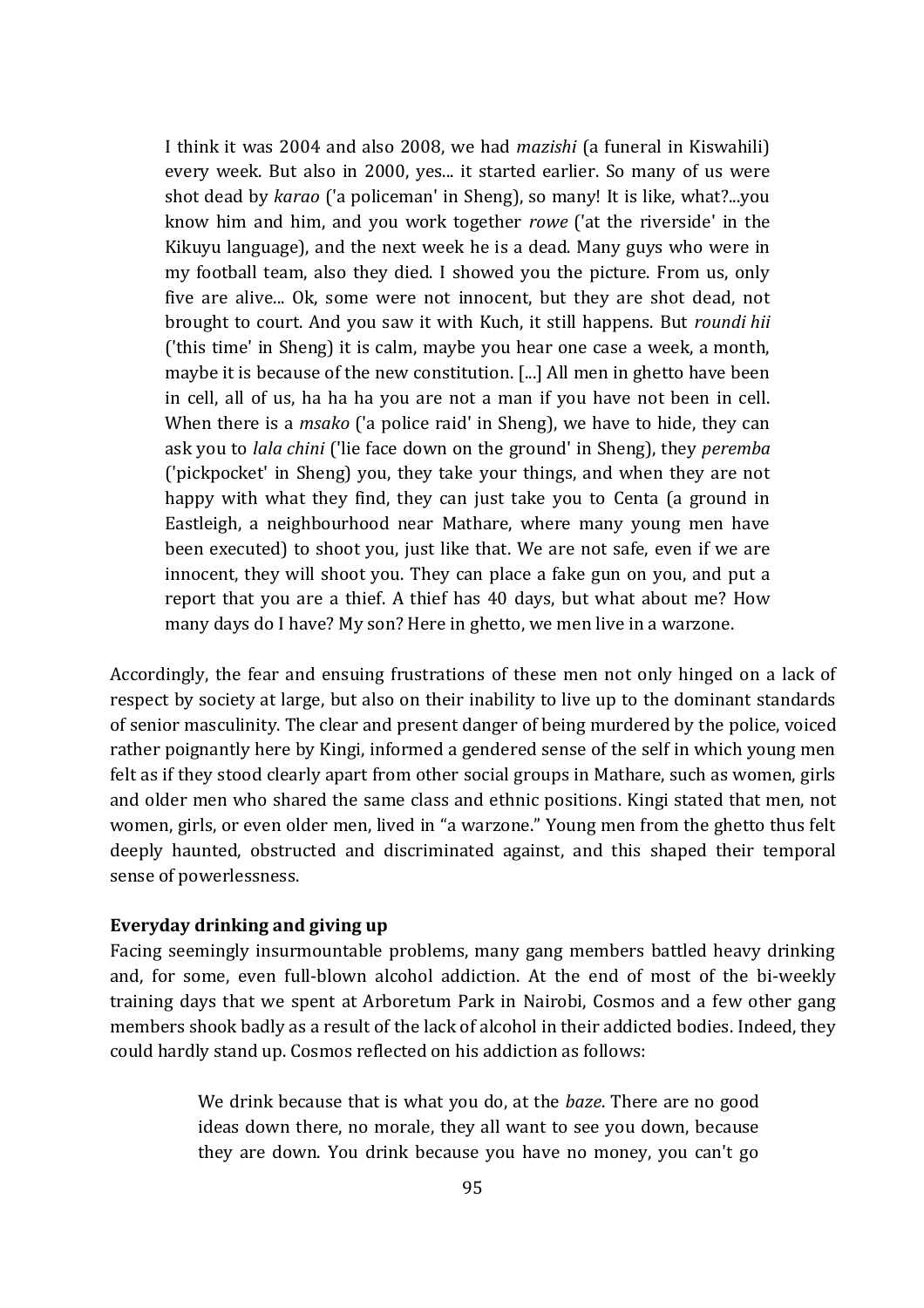home, and you know *biko* ('the first strong alcohol produced in the process of distilling *chang'aa'*, in Sheng) is free, no money there. So you forget your problems. Even when we work we drink because they (bosses) don't pay us enough, we only work three days a week, the rest we drink. Because there is no work.

Cosmos regarded the availability of *chang'aa* at the *baze*, in conjunction with a perpetual lack of work, as a prime cause of his addiction to alcohol. Kingi replied to him: "You, ha ha, okay so there is no work so you drink to forget the problems...You have problems because you have no work, but you don't get work when you drink!" This evidently made Cosmos's head spin and he looked at me with his big, misty eyes: "Naomi, do you think I would drink if there would be work?" This remark highlights how these men often included me in their exchanges. Although their positioning during these encounters was mostly directed at each other, they also often addressed me in an attempt to convince me, and perhaps themselves, that it was not their fault that they were 'stuck.' This again reveals that enacting a position of victimhood, and thus incorporating elements of the *fala* position such as acknowledging feelings of powerlessness in their enactment of the *mjanja* position, helped these men to hold onto a moral upper hand, despite the harsh verdicts of the trainers.

Distillers were certainly at high risk of becoming addicts given that they had to taste the alcohol during the distillation process to separate the strongest drink from the rest, as roughly the first five litres of distilled alcohol, known as *biko* (see Chapter 1), are more valuable. They also had to ensure both the quality and potency of the rest of the *chang'aa*. Sellers too faced a high risk of becoming addicts, as they had to prove to their customers that the drink was not poisonous and would not blind or, worse, kill them. *Chang'aa* is highly addictive and hazardous due to its potency; a few sips every day is probably enough to be detrimental to the body and mind. What is more, despite its already high alcohol content, *chang'aa* is often adulterated to enhance its impact, and may contain varying levels of the highly poisonous methanol. Yet, even without the addition of other harmful supplements to increase the potency of the drink (such as kerosene, formalin from mortuaries, ARVs from AIDS patients, and battery fluid), *chang'aa* is a potentially lethal beverage (*see also* Masime et al. 2013; Izugbara et al. 2013). Only a few gang members claimed to drink occasionally, with most doing so on a daily basis, and some had the telltale signs of *chang'aa* addiction, such as reddish and flaky skin, a swollen face, yellow and bloodshot eyes, and blistered lips. Of the 20 participants in the outreach programme, 11 were dealing with serious health problems that were all related to the excessive drinking of *chang'aa*, meaning more than two drinks a day. The physical and mental problems I observed throughout my fieldwork varied from large, infected open wounds that would not heal to severe psychological complaints such as insomnia, amnesia and depression.

Clearly, the use of and an addiction to alcohol and other substances had an impact on the physical and mental well-being of these men. Yet drinking, many stated, also served as an easy way to escape from their everyday problems. At the same time, these issues were considered by some, like Kingi, to be the very reason for the manifestation of these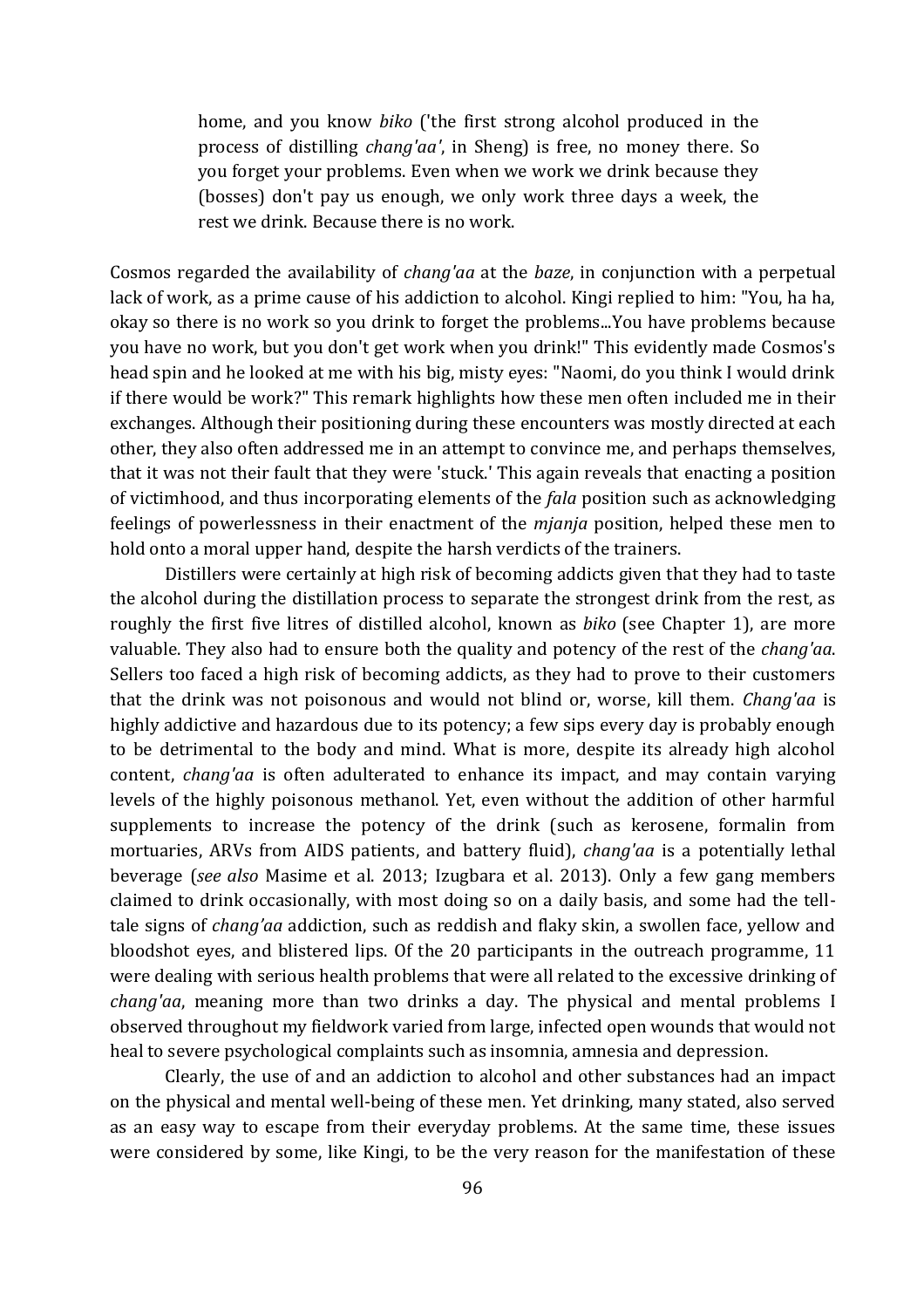problems. According to Kingi, the *chang'aa* was not helping these young men to develop strategies and make use of available opportunities as part of the social navigation projects on offer. Yet, drinking (excessively) was also part of the everyday encounters between these men. Cosmos stated: "We drink because that is what you do, at the *baze*", and not merely to escape harsh conditions. A former One Touch gang member, Buda, who had recently moved out of Mathare, confirmed this by claiming: "When I am back in ghetto, I have to go down and see my *mabeshte* ('friends' in Sheng), to drink. In Rome do like Romans, ha ha ha, that is what they say, ha ha ha, so that is what I do." Drinking together forged a bond between friends and fellow gang members; it was part of their homosociality (*see also* Kiesling 2005), as it induced a sense of brotherhood and togetherness.

Monga further explained to me the impact of both the ubiquity of *chang'aa* in the realm of the everyday and the routinisation (*see also* Vigh 2006: 149) of drinking in the everyday social praxis.

Drinking in Bondeni is what you see growing up. You see it as normal, everybody drinks. For women, it is a problem, only prostitutes drink, ha ha ha, but all women in Bondeni drink…so… not all are prostitutes of course…but for men, no problem, it is part of being a man. You don't hide. You don't drink at home, but at a bar in company with your friends. Oh but ha ha, almost every house is a bar.

Over the years, I have visited many homes in Bondeni where at least one open 180-litre steel drum, filled with a distilling mixture (*kango* in Sheng) in various stages of fermentation, was part of the few household items on show. Other homes doubled-up as bars, and it was not uncommon to find children drinking their breakfast porridge alongside (mostly) male customers drinking their "wake-up" glass, as the first drink of *chang'aa* in the morning was jokingly dubbed by some. Being used to the habit of drinking and the widespread availability of *chang'aa* in everyday life contributed to its pervasive use among the One Touch gang members. Drinking illicit drinks (such as *chang'aa* and *busaa* – see Chapter 1) was widespread in Bondeni (and other ghetto villages in Mathare), and was governed by certain codes: men were not supposed to drink at home (unless it also functioned as a bar), and it was less accepted for women to drink in public. As Monga revealed, many people deviated from these codes in everyday practice, yet, when asked about the boundaries of respectability with regard to drinking, my interlocutors often evoked these and other notions of morality. Even more, these drinking habits seemed to constitute the frame of reference that people often called upon to size each other up as either *wajanja* or *mafala*.

Drinking alcohol, especially *chang'aa*, was widely perceived to be acceptable behaviour for men in Mathare in particular, and indeed in Kenya in general (Silberschmidt 2004), even though women were just as likely to drink as men (Nelson 1978a, 1978b; White 1990). The women who sold alcohol drank the beverage to prove its safety to their customers, while the women who sold sex often drank *chang'aa* with potential clients as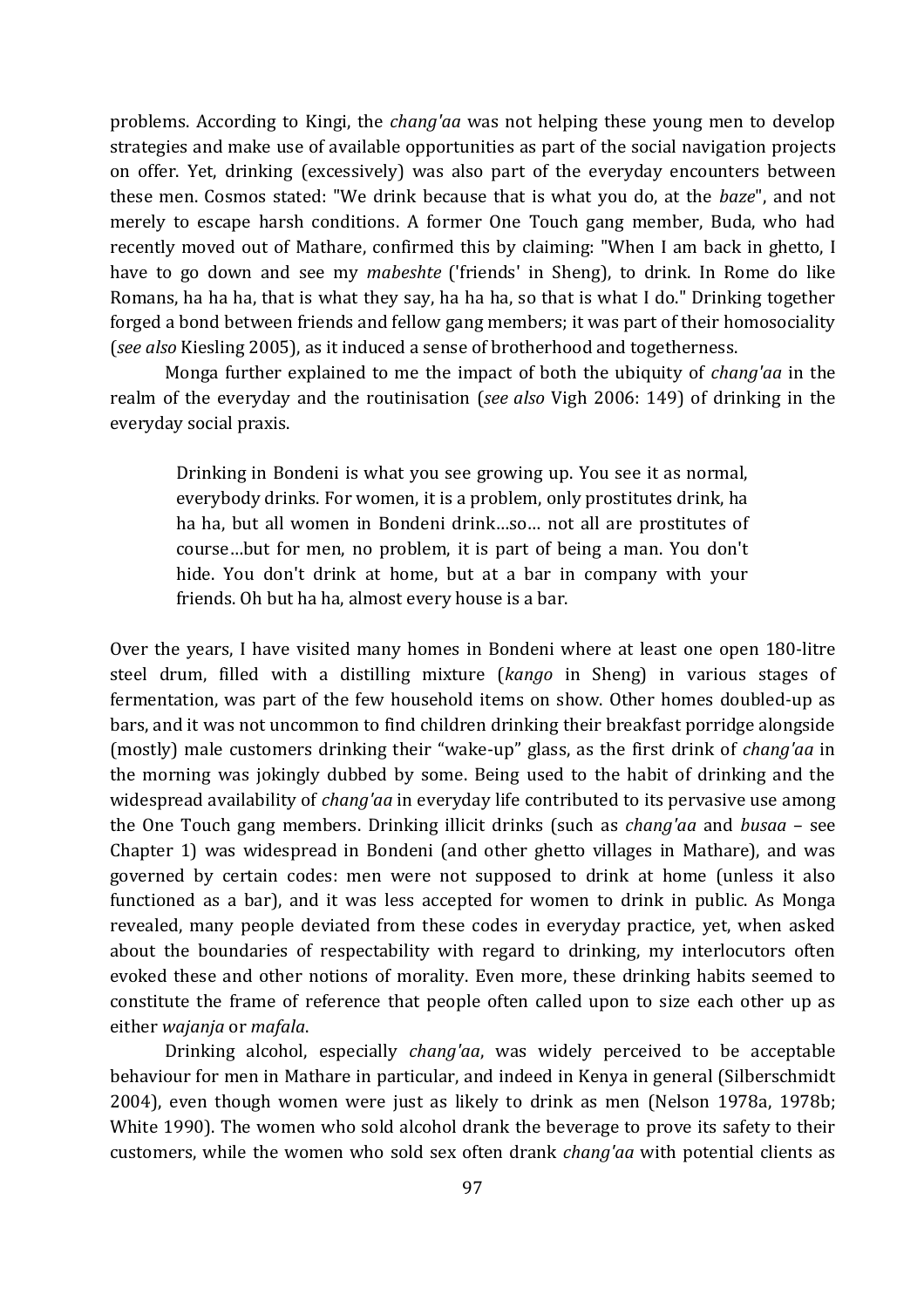part of the transaction. As one woman from Bondeni explained to me: "The men in a bar, they don't like drinking alone, so they buy you to drink with them, then you can make a deal with them." The gender difference with regard to how drinking practices were imagined concentrated on the way addiction in men and women was considered and disciplined. Among both sexes, addiction was deemed to be a weakness, albeit not to the same degree, as addicted women were condemned more severely in popular discourse than addicted men.

Monga shared with me why addiction in general was taken to be a weakness: "You lose control, anything can happen. You act irresponsibly, and forget everything. You know my brother was burned in his house when he was drunk. You can sleep like a dead when you drink only two glasses." The widespread condemnation of alcohol addiction largely derived from the fact that most of the families I worked with over the past two decades had either lost someone from addiction-related illnesses or from accidents caused by being drunk (such as fires). Moreover, addicted family members were notorious for hindering the social and economic progress of households by, for instance, using money that was meant for food and selling household items to support their habit. Female addicts often bore the brunt of public denunciation. In Kenya in general, and in Mathare in particular, women (more than men) who went against commonly held social norms were considered to be disrupting social relations and challenging the boundaries of popular notions of respectability (*see also* Hodgson & McCurdy 2001:6). Even more so, female bodies were, more than anything, inscribed with a longing for, and localised notions of, safety and homeliness (*e.g.* Lovesey 1992). The fact that most households in Mathare were headed by single women made women, perhaps more than anywhere else, the sole embodiment of home, safety and hope. A female addicted body thus constituted a threat to morality and social ties, and to dreams and hopes, even more than was the case for addicted male bodies. Meanwhile, addicted men were taken to be weak, but they were also regarded as potential customers. Most families survived in Bondeni by distilling, selling and smuggling alcohol, and thus depended heavily on a wide customer base. Monga spoke about the ensuing ambivalence with which most people in Mathare related to *chang'aa*:

I was born with *chang'aa*, raised by it, but I have never taken even one sip...I know it kills. You see *walevi* ('drunkards' in Kiswahili) sleeping in the middle of the road, the goats can even eat their ears, they don't feel it, ha ha ha. I always spit it out when I brew, or when I sell. I could tell just by tasting with my fingers, whether it was *biko* or *chang'aa*, so I did not need to swallow. I am glad for *chang'aa* because it helped me to go to school. But it also killed my brother and so many friends. I used to live in my brother's bar, you remember? Ha ha...it made me strong to think I would not become like the customers, those crazy, drunk men I sold *chang'aa* to ha ha ha. When you swallow, the next day you drink a glass, and the next day you drink two...then in a year you can die, or become crazy. I have seen this happen so many times.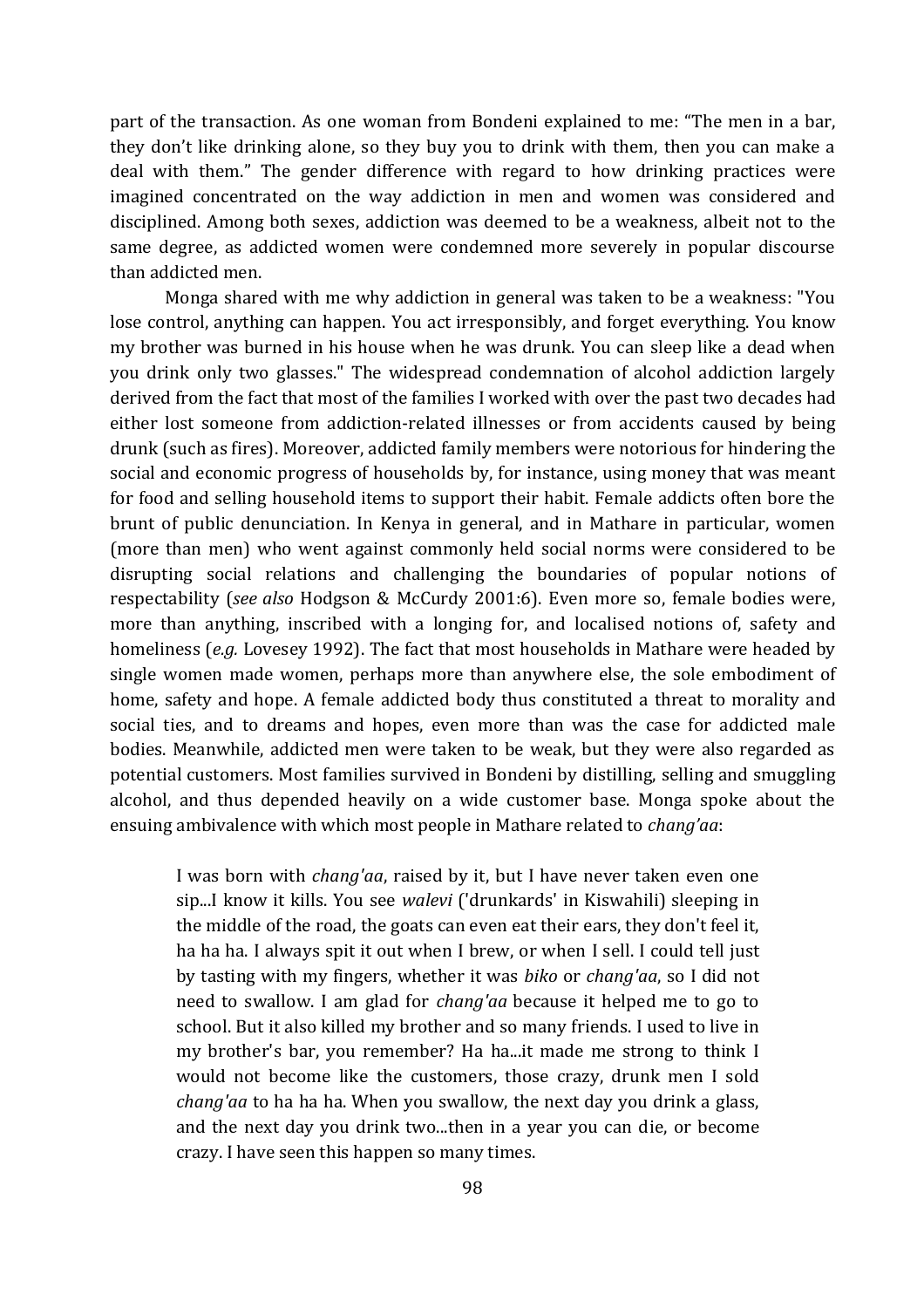Monga's statement "I was born with *chang'aa*" rang true for most of the young people in Mathare, as many single mothers there worked as sex workers, selling both *chang'aa* and sex from their homes (*see also* White 1990). Monga, like many of the men I worked with, did not know who his father was and grew up helping his mother, and later his brother, at the family bar. He explained his success in leaving the gang by referring to his abstinence from alcohol. To him, this type of self-discipline constituted the core of being a street-smart hustler. Many One Touch gang members to some extent agreed that drinking excessively did not help them, but they also pointed out the multiple problems young men faced, and how drinking was sometimes a help when it came to forgetting these difficulties. Again, many claimed that they just really, really liked drinking together. Cosmos worded his experience of the different layers of everyday drinking as follows: "Ha ha, I have to see *mabeshte*, yah we drink. It's not bad. Also, nightmares chase me at day, I can't sleep without drinking, I scream aloud, problems make me to drink." He identified friendship, a lack of work, and ensuing problems and severe anxieties as reasons to drink. Cosmos continued to drink heavily but, encouraged by the training, shaved off his rough looking beard and shaggy hair and applied for a job as a security guard in the city centre. To his amazement, he was hired, and at the time of writing this chapter had been working in this role for over two years, while also balancing his drinking with his friends from the One Touch gang. He still suffered from frightening nightmares, but was less worried about the future. He commented in February 2013:

It is God, somehow I thought to go to get this job. After job I go down to drink, to see my friends, to have fun. I make sure I don't go to job when I am drunk. I don't want the boss to smell alcohol on me. I can't stop drinking, I don't want to. It is what I do with my friends. It is not a problem to me. I always eat when I drink.

Cosmos's narrations show that drinking for men was not considered to be a problem per se. What is more, drinking heavily was regarded as *hard core* ('hard ghetto living' in Sheng) and could therefore be part of performing the hustler. Many marked the distinction between *ufala* (foolishness) and *ujanja* (street smartness) with respect to drinking practices as the difference between whether one had eaten before drinking, and whether the drinking interfered with 'chasing money.' Graffiti on an iron sheet wall of a house near the distilling site underlined this, stating: "Eat Before Drinking, Don't Drink Before Eating."

#### **Social horizon and living in the now**

"*Wasee wa rowe* ('men from the riverside' in Sheng) think of today, ha ha only today. I think of tomorrow, that is my focus." By using the word focus, Kingi thus captured the constant striving to not only survive today, but to also procure an income and a better social position tomorrow (preferably outside *chang'aa* and, accordingly, the gang). Brayo also alluded above to the significance of having a focus, or planning ahead, when he said: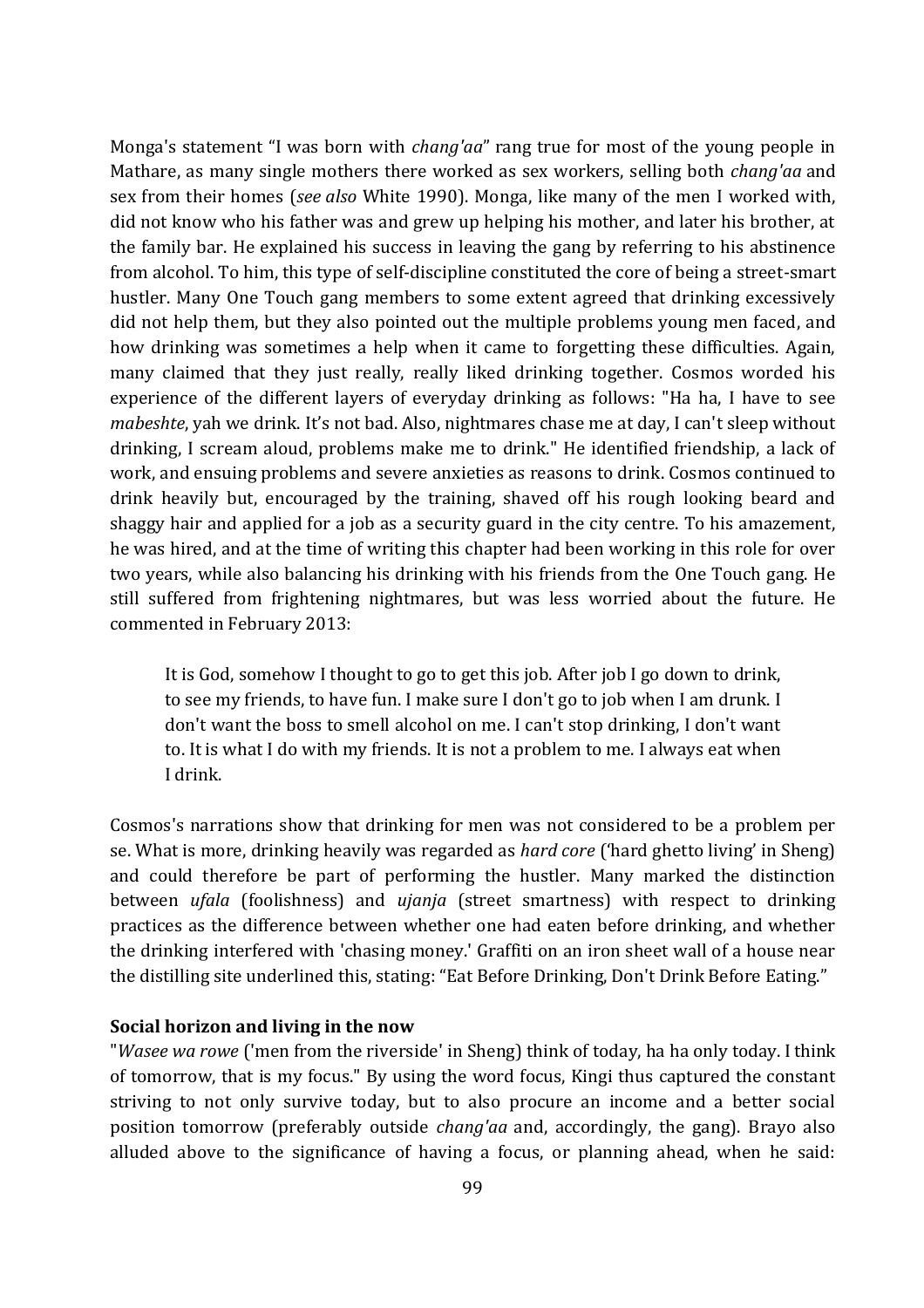"Without a plan we are lost." Many young gang members seemed to grapple with social horizons that, often, did not appear to reach beyond the space of the *baze* and the span of today. Tomorrow was perhaps just too frightening to think about. Consequently, many of the One Touch gang members also had a focus, except theirs did not seem to extend very far into the future. This, according to Kingi, Monga and Brayo, had a negative bearing on their social position and exacerbated risk-taking behaviour among them.

During a private conversation with me, Brayo expounded how he was often reminded of the time when he had lacked focus: "*Nilikua fala* ('I was a fool' in Sheng). I know to live only for today, and it did not help me. I was warned by a bullet." He was talking about 1998, when he had just joined Safi. One Sunday in July of that year, he had been caught stealing at a football match by the police, who shot at him and his accomplices (including Monga and Buda) as they were trying to remove a floodlight from the stands. Luckily, the crowd had dispersed instead of dropping to the ground, allowing him and his friends to run for cover among the bolting spectators. Yet, one bullet had caught his side, but he could not visit a hospital as they would have to hand him over to the police, as all bullet wounds had to be reported to the relevant authorities. A trained nurse and a friend from Bondeni removed the bullet and took care of the wound, but for weeks it remained angry and raw and Brayo suffered several infections. When Monga and I learned that he was cleaning his wound with *chang'aa,* we immediately bought him a medical kit. Nevertheless, it took him months to recover and in some ways he never did. The trauma of not just being shot, but also losing his ability to take care of himself, as he was bedridden for some time, was etched on his brain. Fear had grabbed hold of him. He explained to me that it had made him contemplate the possibilities of a tomorrow, instead of just being geared towards day-to-day survival, as had been common among him and his friends. Previously, the deep insecurity of tomorrow had, according to Brayo, caused him to only focus on today. Yet, only thinking of today had led to him almost "losing tomorrow", as he put it, as it had driven him to take exceptional risks. This became the bedrock upon which he appraised his peers during the outreach programme, and explains why he was so set on changing their alleged 'living in the now' mentality.

In offering the outreach programme, Kingi, Monga and Brayo stated that their aim was to counter the maxim *'leo ni leo, kesho ni baadaye'* ('today is today and tomorrow is later' in Kiswahili) which, according to them, guided the social praxis of many of the gang members in their everyday lives. Kingi often said during our meetings at Arboretum Park: "Without hope you die", which is a poignantly warranted proclamation when the volatility of and sheer poverty in Mathare is considered. The correlation between excessive drinking and lacking a focus stood at the core of their conceptualisation of the *fala*, or the fool. To them, losing focus seemed to be on a par with giving in to the position of the fool, and this was enacted by excessive drinking. Alcohol addiction was thus considered to be a weakness, mainly because it traversed their struggle and hindered them in considering the possibilities of a (better) tomorrow. They repeatedly exclaimed that drinking excessively was an obstacle for young gang members who wanted to move beyond the space of the gang. Addiction was thus taken by them to be a symbolic expression of giving-up hope,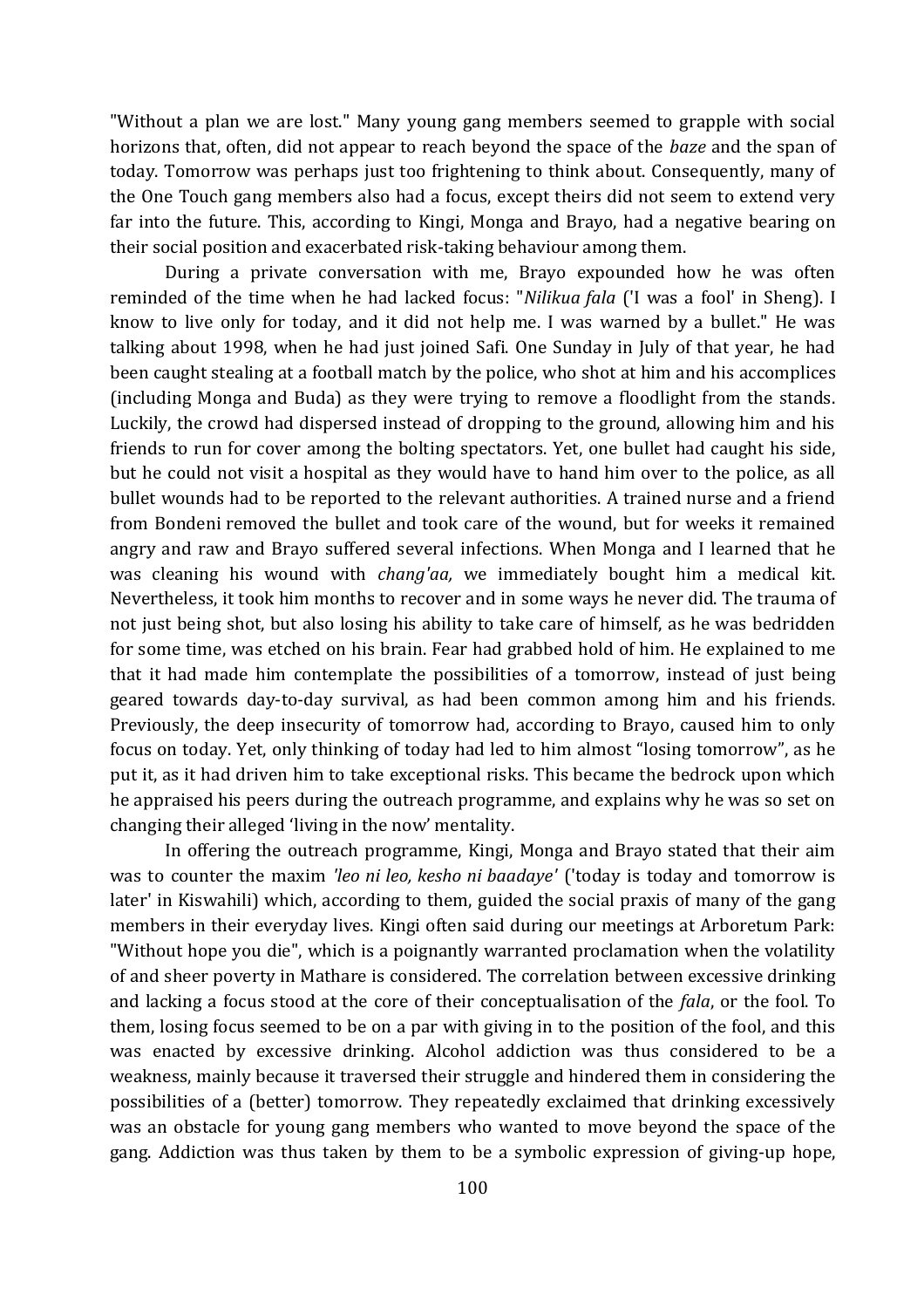which was, to Kingi, equal to suicide: "Giving up is not part of life, it is part of death. You remember Jimo? When he asked you for money when his brother died? He had to take the body to *ocha* ('the rural area' in Sheng). [...] He became crazy of *cham* ('*chang'aa*' in Sheng) because he gave up, then he dies."

Listening to the trainers and Brayo talk about the problems associated with 'thinking only of today', most participants nodded their heads and spoke in concurrence. During one afternoon session, Motion shared that compared to the other distilling gangs, the One Touch had become infamous for its drunkards. He confessed that he drank a lot himself, and that it did not help him. The group of men laughed at this and made jokes in agreement. One of them stood up and mimicked a drunkard in the middle of our circle to the great delight of the others. Motion, shouting now to be heard above the laughter, continued to explain that, as a result, this gang was considered to be occupying a lower social position than the other distilling groups in Bondeni. Brayo interjected, still with a smile on his face and laughter in his voice, that this was underlined by the Manoki bar owners (who worked with the One Touch gang), who paid less than the bar owners who worked with other gangs (a difference that could be up to 20 Kenyan Shillings – approx. 0.20 Euros per working hour). Yet, the number of non-gang members at the One Touch *baze* surpassed that of other *bazes*, as the former was locally configured as a space for *kuraha* ('having fun' in Sheng). "At One Touch, they are *livest* ('prone to enjoy life' in Sheng), they want *kuraha*." By referring to the One Touch gang as 'they', Brayo was showing that he, for that moment, had distanced himself from his gang. Motion replied and faced me: "It is true, we think of today, but he (Brayo) does not understand…he does not brew, without work, you can't think more than today... If there is work...yah... you can think of tomorrow." Motion confirmed Brayo's separate position, but absolutely disagreed with the way he cast all of the other gang members as drunkards who concentrated on day-today survival and were thus *mafala*. This again shows how they included me in their conversations in order to explain why different circumstances compelled them to imagine the *mjanja* position differently from the trainers.

Despite the challenging remarks made by the trainers, I observed that many One Touch gang members did in fact plan ahead, even when work was erratic and income patchy. Indeed, without doing so, they would not have been able to rent houses, pay school fees for children and organise the brokering of stolen goods, as this needed intricate networks of sellers and buyers to be maintained. Furthermore, the majority of the gang members were not heavily addicted to *chang'aa*, despite their everyday heavy drinking practices. Indeed, they often worked 18 hours a day, which required a lot of physical strength, very specific skills and a high level of mental alertness. Motion later told me in private that the only reason he thought Kingi, Monga and, to some extent, Brayo were ahead of him and the others was linked to their connections with Safi, through which they had received training, loans and other kinds of help. "Kingi and Monga, ha ha, they are spoiled, they now work for Safi, so… they don't have to wait for work." Kingi and Monga did not in fact get paid much by Safi and still required their own businesses to make ends meet. Nonetheless, Motion saw their experiences with, and employment by, Safi as the defining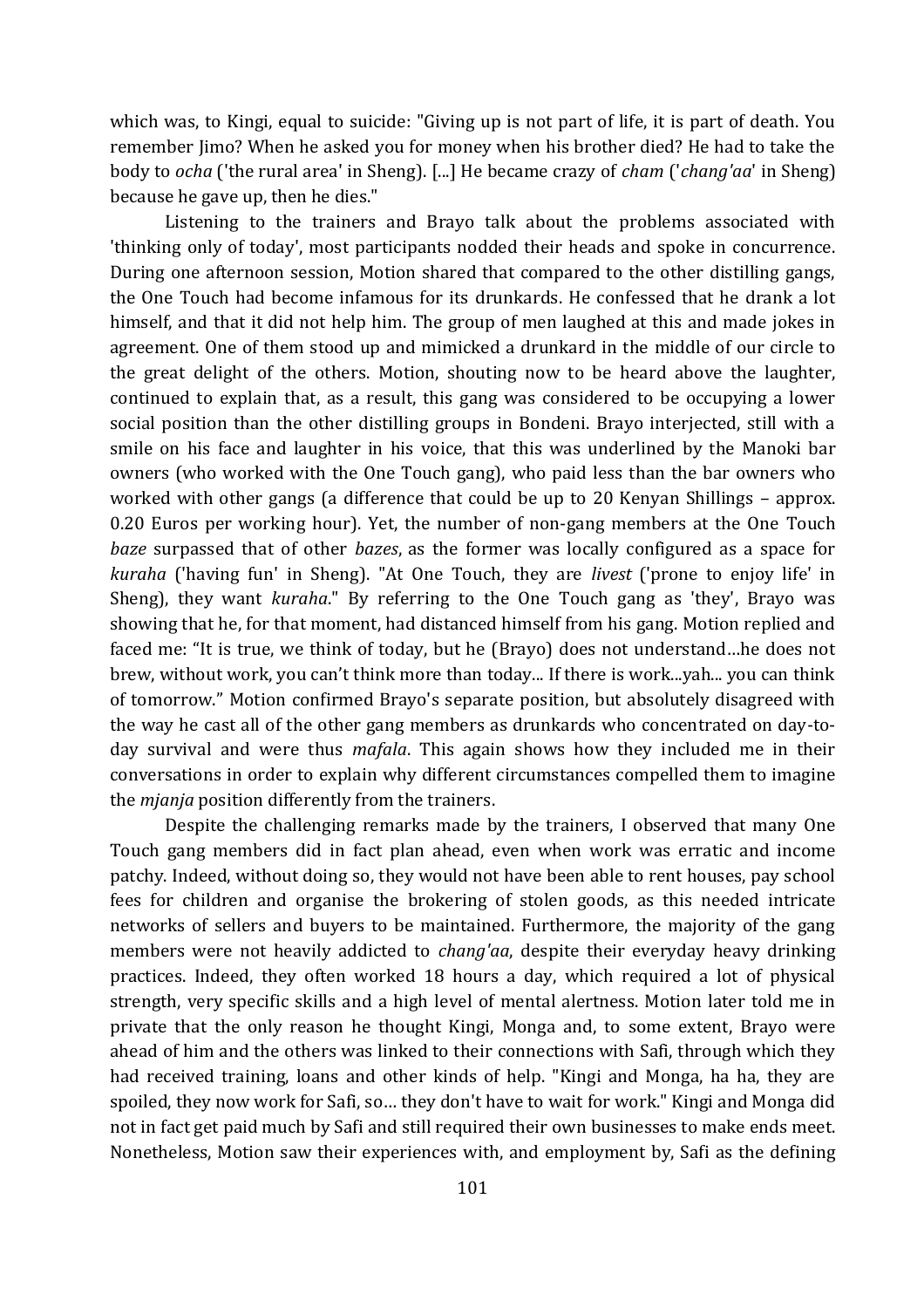difference between these men and the current One Touch gang members. However, one aspect of the harsh judgements of the trainers seemed to correspond with the expectations of most of the participants: many did not see a future outside the alcohol industry, whereas this was the main objective of the outreach programme.

#### **Evaluating the programme**

The outreach programme was carried out over a period of six months, after which it had grown to encompass three groups of gang members from different *chang'aa* gangs and one group of female sex workers. From the first group, Cosmos and four other men had been able to leave the gang as a result of the programme. Meanwhile, Motion and the other 14 participants continued their work near the riverside, but were still part of a second group of One Touch gang members who participated in the programme. Motion had failed the first group, because he had lacked a national identity card and could not therefore qualify for a loan; the others who had failed had used their loans for emergencies, such as a fire, a hospital bill and a bribe to avoid a jail sentence. As a result, their micro-businesses had gone bust and they had been unable to repay their loans. All of the participants had faced such emergencies, and only a few had refrained from using their loans to pay for them. Interviews with the participants revealed that the few who did not use their loans for emergencies positioned themselves – mostly – as *wajanja* in a similar way to the trainers. They missed the back-up of family connections and NGOs, yet they also completely downplayed their feelings of powerlessness, not just in the context of the training, but also in private meetings with me. Mato said:

Yes, my daughter she is sick, very sick, you know that, so I took her to *hosi*  ('hospital' in Sheng), but no I did not use the loan. I need a second loan. I thought, what if I did not have this loan? This business? What would I do? How would I pay for the hospital bills? So I took some money from a friend, and I have to pay him back. But I can make my business, so I can pay him back.

Mato was adamant about making his clothes business thrive, and he had therefore decided not to use the loan to cover the bills. He had not, however, borrowed the money from a friend, but had earned it by smuggling alcohol and brokering stolen goods. He did not tell me this, because he wanted me to believe that he had stopped these highly risky endeavours. As noted above, all of the participants engaged in such activities, dubbed by them as hustling, and so had multiple sources of income in addition to working the drums and setting up their small businesses, however small the returns of these undertakings sometimes were. The others could also have sourced the funds to pay for emergencies from elsewhere, just like Mato. Yet, many told me during the evaluation stage of the programme that they did not think they could change their situation by setting up a business, and this perhaps had made it a little easier for them to use the loan to pay for emergencies. Motion said: "Who is going to buy from me? Maybe if I have a bar. That is the only way." This shows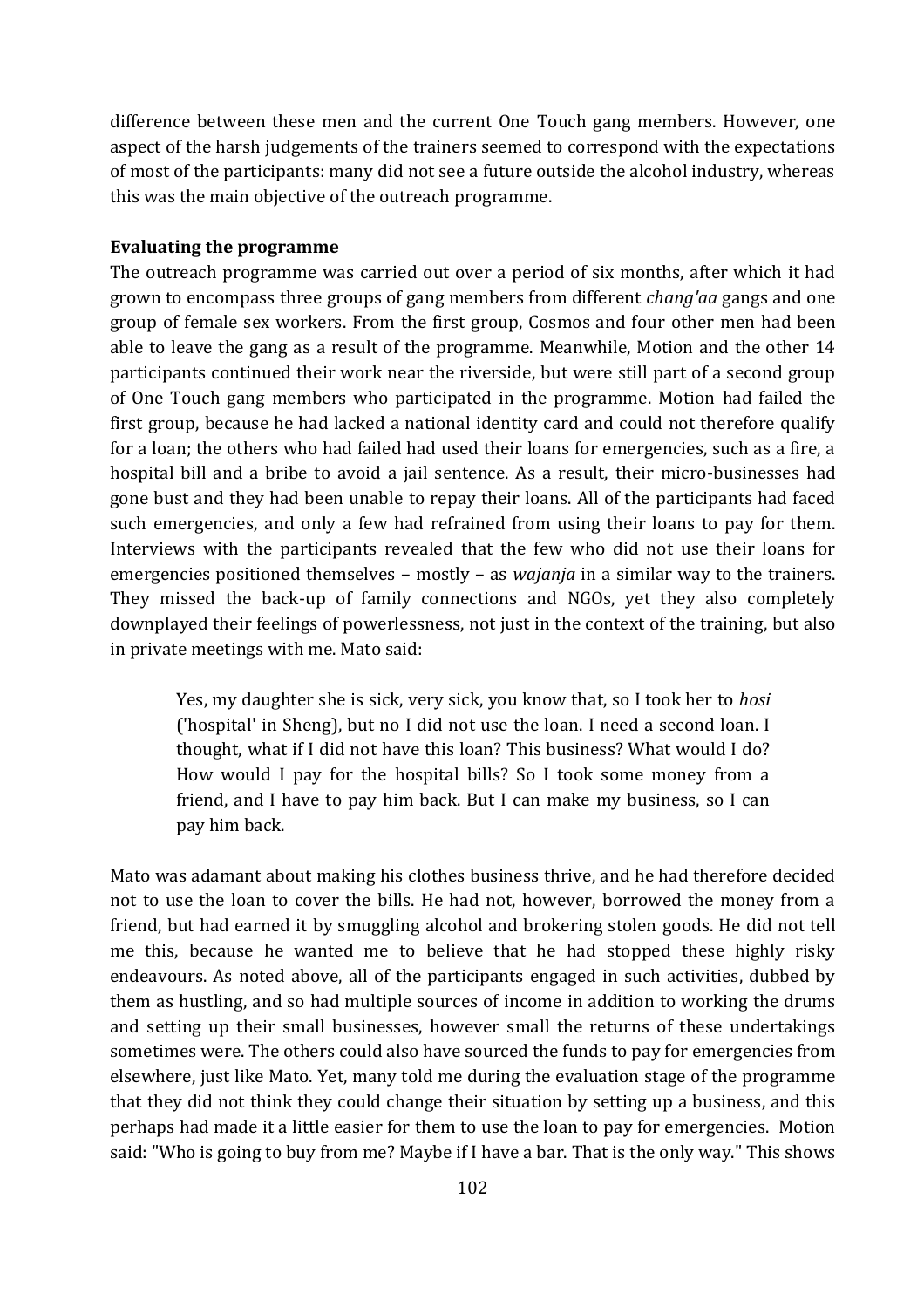the ambivalence that most young men felt with regard to developing different pathways out of the gang.

There were several examples of former gang members who had left the gang via micro-businesses. Indeed, that is why Motion and Cosmos approached me to set up the outreach programme. Nevertheless, there were also other former gang members who had been able to leave the gang by setting up their own bars and building from there. In fact, Kingi was a prime example of this, as will become clear below. Most participants continued to envisage this route, despite waning profits, high risk and their wish to set up their own micro-business outside gang structures. They, as Motion brought out, did not think people would buy anything else from them than alcohol. These participants did affirm the *mjanja* position but, as stated, incorporated elements the trainers deemed to be *ufala*, such as foregrounding temporal feelings of powerlessness. The specific sense of powerlessness expressed by Motion and many others during our private interviews seemed to affirm the popular idea that these men were not considered to fully belong to the community, and would thus not be expected to do anything other than work in the alcohol industry (I will return to this in Chapter 5). This, to some extent, shows that the way the participants negotiated dominant discourses on manhood and positioned themselves shaped different vistas and, accordingly, different decision-making processes among the programme's participants. As a consequence, wanting to develop a micro-business that was separate from the gang, and actually believing that this would help them to leave, were considered to be two very different things by most.

Kingi and Monga eventually resigned from Safi and set up their own communitybased organisation (CBO) with Brayo, which focused solely on gang rehabilitation and outreach based on the design of the first outreach programme. I have helped them to raise funds that enabled them to make this move. At the time of writing this chapter, both Kingi and Monga lived outside Mathare, Brayo had moved into a stone room in Upper Bondeni and all three had a second-hand iPhone. They were thus moving up, and the five graduates from the first programme group had also been able to improve their living conditions. Cosmos, for instance, was preparing to move out of Mathare at the time of writing this chapter, and Mato had opened a second-hand clothes stall at a market nearby. The CBO that was founded by Kingi, Monga and Brayo was geared towards helping other gang members to follow these examples. Nevertheless, the journey to senior manhood was long and hard for most of these men, and some would never reach this social position because they either died from a police bullet or succumbed to alcohol addiction. However, even if a gang member had been able to leave the gang by gaining some form of social and economic independence, the struggle to become and establish oneself as a senior man, and to be recognised as such by the wider community, continued nonetheless.

#### **A successful trajectory**

As discussed above, Kingi has succeeded not only in leaving the gang he had once founded and setting up his own organisation, but also in being a husband and father for over 17 years. Indeed, he has established himself as the head of his household and of his extended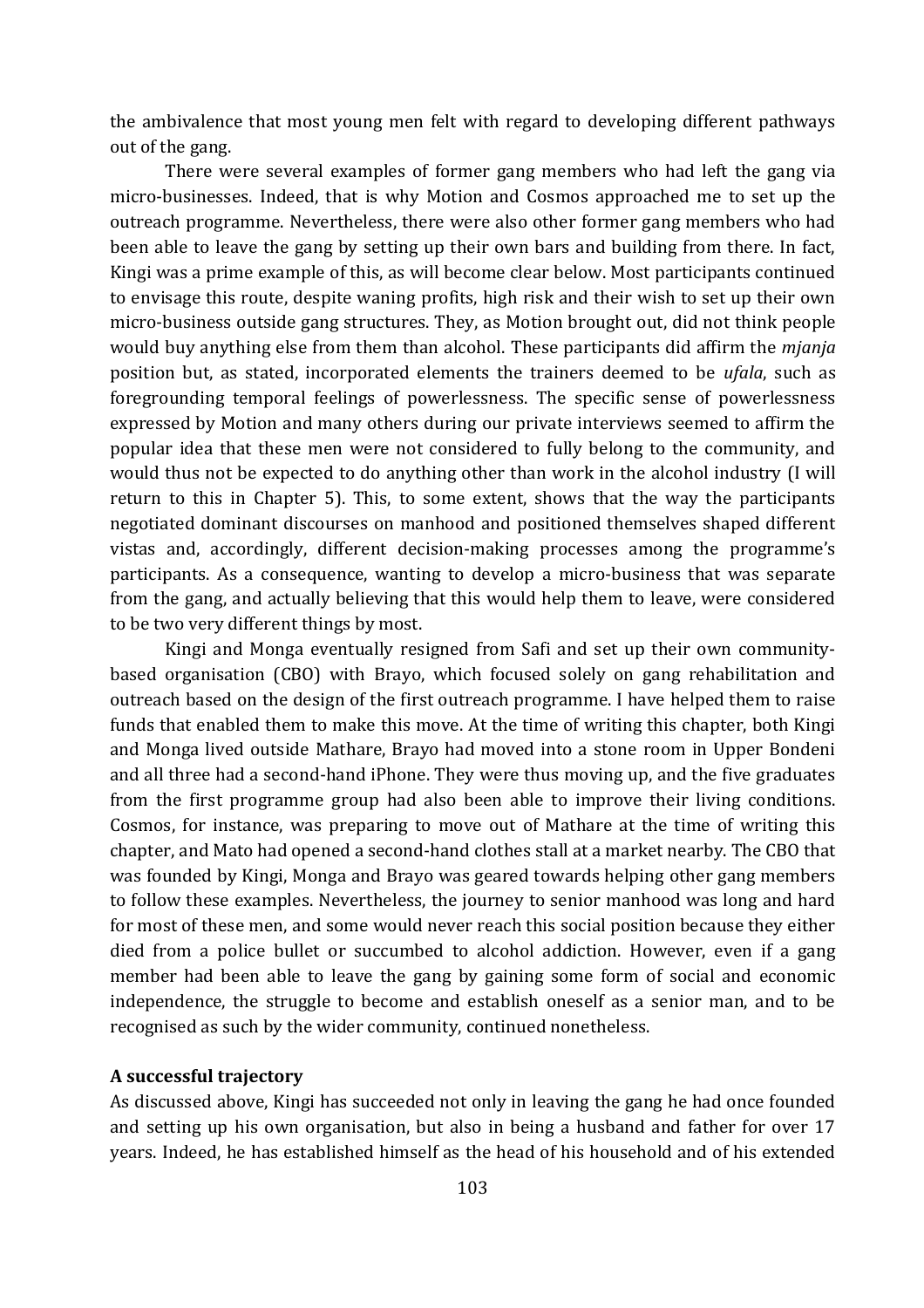family, which has included his family-in-law, over the course of the past few years. He was thus widely recognised as a senior man. However, he still struggled every day to adhere to the ideals commonly associated with this position, revealing that the process of becoming a senior man never ended. So, what made his trajectory very different from those of the majority of gang members in Mathare who struggled to leave and felt stuck? A closer look at his and his wife's biographical narratives and life trajectories will help us to unearth why Kingi's (long and rocky) pathway out of the gang was eventually successful. It should also reveal something about the difficulties other young gang members faced in attempting to follow suit in recent times.

Kingi had founded the One Touch gang in early 1994 and left the group in late 2007. At the time Kingi founded the gang, *chang'aa* had been in high demand and police bribes and competition were relatively low (compared to more recent times). Accordingly, it was possible to save, little by little, and invest in small businesses on the side. *Chang'aa* was still in high demand in 2010, but police bribes had become very high and competition had grown fierce. Moreover, the cost of the ingredients required to make the mixture had risen steeply over the past decade, whereas the price of a glass had stayed the same. The continuous slump in the purchasing power of the Kenyan Shilling (*e.g.* Fengler 2011) and the stagnation of earnings among low-income families led to a price freeze for one glass of *chang'aa* in Nairobi's ghettos. This made it increasingly difficult for gang members to save and invest in the *chang'aa* industry as a step towards a business outside *chang'aa*. Kingi was roughly five years older than most of the gang members-cum-programme participants (although three were older than Kingi). As a consequence, he had been able to start developing micro-businesses between 1998 and 2004, which was a time of relative growth in the *chang'aa* industry. Yet, his age and the fact that he had been able to profit, however minimally, from the *chang'aa* boom in the late 1990s do not explain everything about Kingi's story. Monga was closer to the age of the majority of the gang's current members, and yet he left the group in 2005, which was before Kingi took the same step. Motion brought this out in the discussions examined above when he deemed Monga, Kingi and Brayo to be different from him and the other One Touch gang members because of their connection to Safi. As noted, these men developed skills and a sense of self-esteem, and had been able to access loans through this NGO. I will therefore now take a closer look at Kingi's narratives in order to highlight both how this NGO has helped him and the other factors that have played a role in his success.

Kingi almost always smiled, but this hid a turbulent and violent past from which the mental scars continued to plague him. Similar to most young men in Mathare, Kingi grew up without knowing who his father was. As a young boy, at barely seven years old, he was physically and emotionally abused by his mother and often slept outside the house to avoid her. At one point, he ran away and lived with his grandmother, Shosho Kingi, during the latter part of his troubled childhood. His grandmother had moved to Mathare in 1968 after divorcing her wealthy husband for reasons still unknown to Kingi: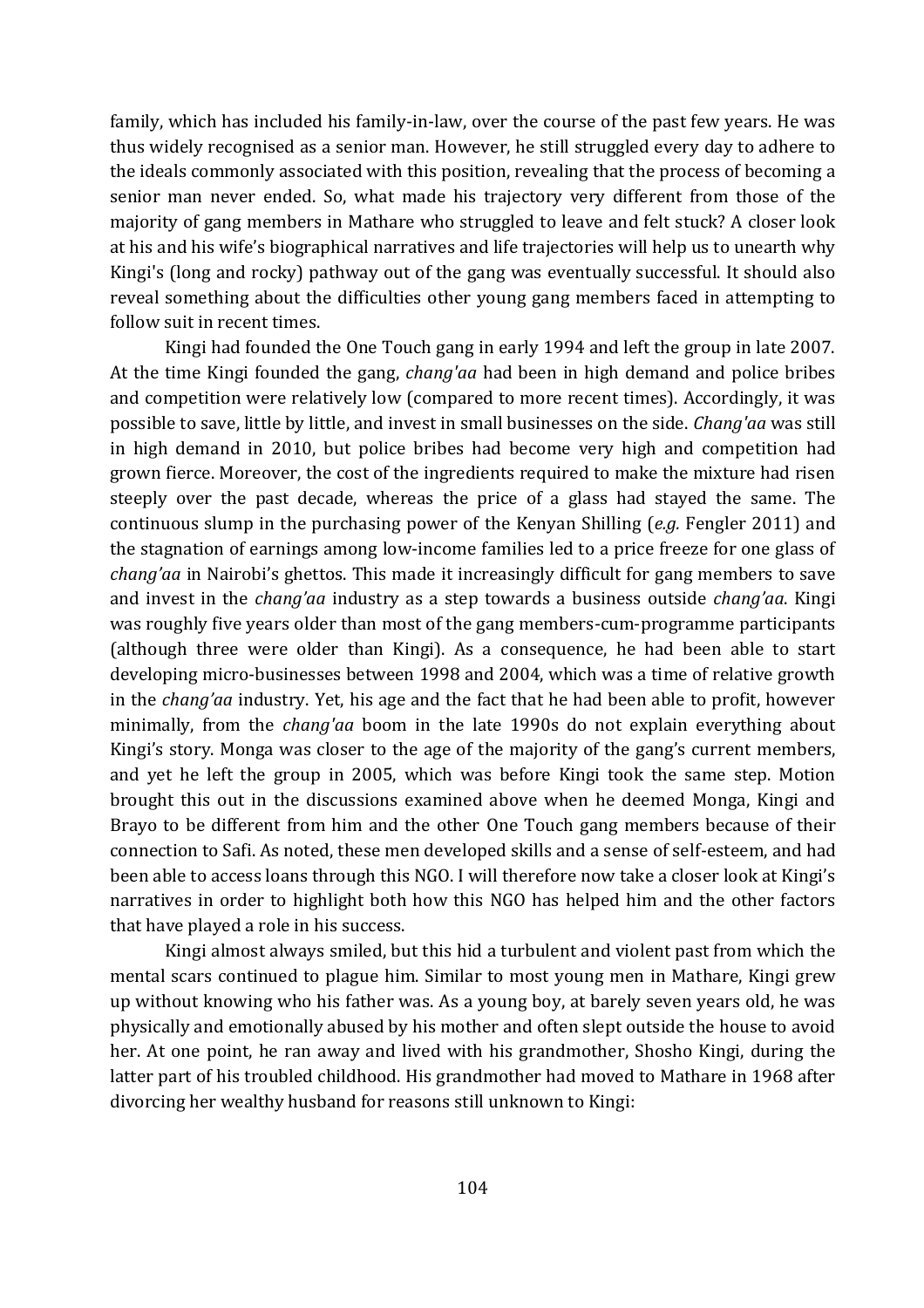I am changing the pattern, you see my mother she is a single woman now, my grandmother she is a single mother. All my aunties, they are all single, but one. I don't know why Shosho left her husband. Her husband was a rich, very wealthy, a *sonko* (a wealthy person or a boss in Sheng). He is a family of Charles Njonjo (an influential politician during the Kenyatta era). He has land in Kangemi, and in Ngong. We are royalty living in ghetto. But we don't know why. We could have been rich, and have a different life ha ha ha. We don't know why Shosho left her husband and come to Mathare to brew *chang'aa*...can you imagine from that life to here?...You talk to Shosho, maybe she can tell you but it is a secret. I want to know because it is the reason why all my family, they are a single mothers, and poor. And have children from many fathers, also my sister, she is repeating the pattern. My mother was very beautiful and proud when she was young. I think Shiko (Kingi's daughter) has that from her. I want my family to be different, I want to break the pattern and be a father. I stay with my wife, my children have a better future. All these people down there (near the river in Bondeni), they think marriage *mara hiyo hiyo* ('instantly' in Sheng) when they love someone, but when love goes, they leave babies behind, they don't stay and these women they have to find other husbands to take care of them. But men cannot take care of another man's baby, like what happened to me. I did not know my stepfather was not my father, but he did not treat me the same, my mother blamed me when he left her, she never liked me, and now she asks me for money and to buy her things ha ha ha. Also my sister, she asks. But she spends money badly. She does not pay rent but when she has money she buys a new TV. She goes through my mother so I give her. They abuse me. Without them I would be far now, very far. When Victa was born Shosho helped me, my mother did not come for weeks. My mother and I, we still don't have a good relationship. She never told me my father, it was my auntie, you were there, in 2005, how...how! Then I find out he is a known man in ghetto, and I have brothers and sisters...ha ha ha I could have married my sister. How...my mother did not tell me. My dream is to move away from ghetto and give my children a different life. You see how Shiko, she does not even remember we lived in a *mabati* ('iron sheet' in Kiswahili) house, and we only ate *uji* ('gruel or porridge made with water' in Kiswahili). Victa remembers, but Shiko she thinks we are a rich. Ha ha ha. For Jamal (his new born son), he will have a new life, he is a prince now, he even eats fruits!

Besides love, Kingi's resolve to marry his wife and recognise his first-born son, even though they had just started dating, was induced by his wish to break 'the pattern' of his own family. The moment he learned his girlfriend was pregnant (not because she told him, but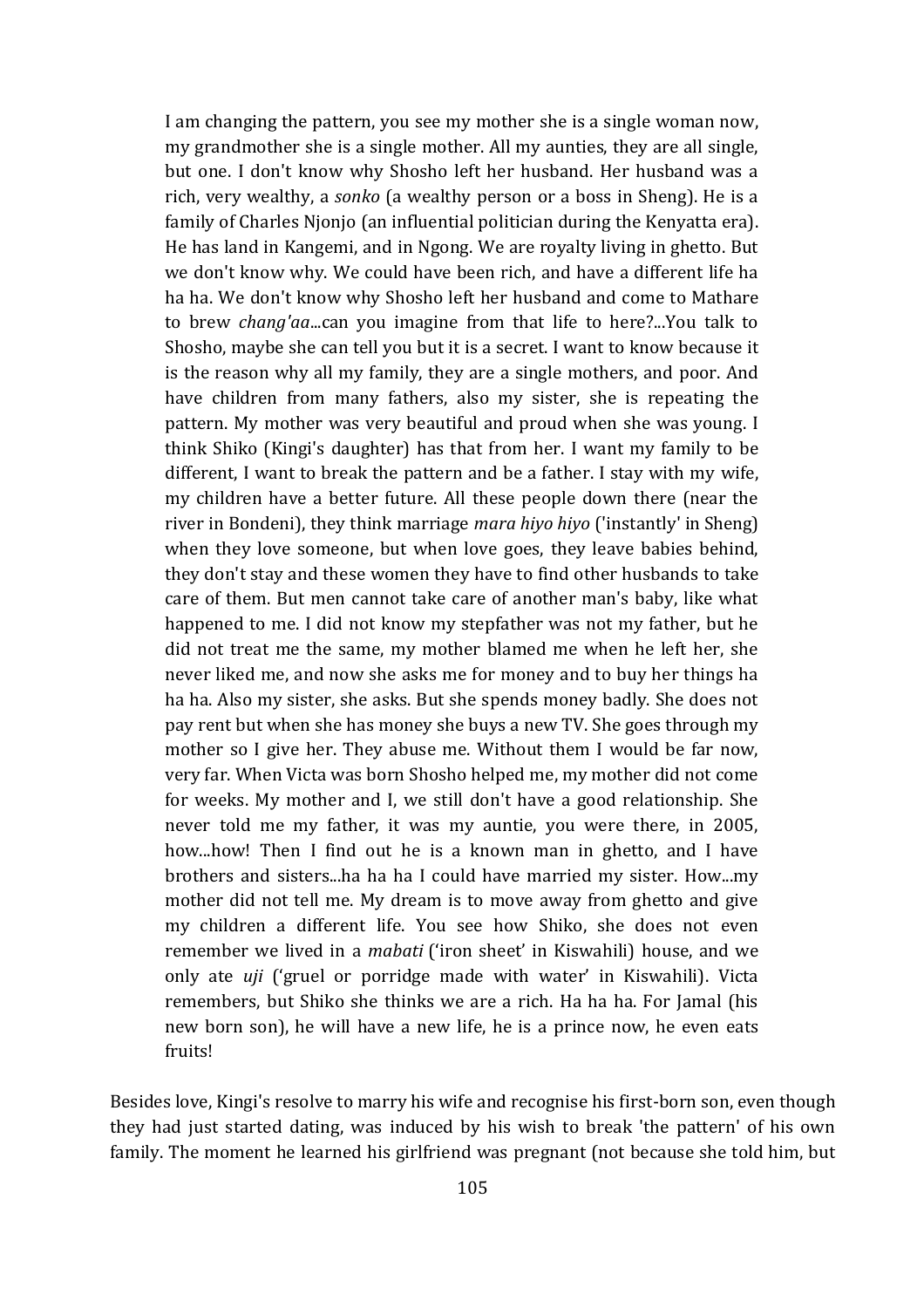because she started showing), he decided to marry her and leave the Safi youth group and the other activities he was involved with (such as break-dancing in a club in the city centre). Instead, he started distilling alcohol seven days a week as a leader of the One Touch gang in order to provide for his young family, and as such he became the father he never had.

Kingi sometimes expressed regret that he had been so utterly unprepared for fatherhood. When Mama J and Victa moved in with him, he lived in a room with an earthen floor that was half the size of a normal one-room house in Mathare, as the structure was sub-divided by thin cardboard. His only possessions were a few clothes, a single woodworm-infested bed and a few second-hand items of bedding. He did not even have a stove or cooking utensils. Despite his unpreparedness, he told me he had been adamant about the way forward, and that the memories of his violent childhood had helped him to make the decision to marry his girlfriend. "I know I can do it. So many told my wife, don't marry him, he will not go anywhere. He is from [the riverside]. It makes me angry, also today, but I know when they say that, I can do it."

Kingi's self-awareness derived from his experiences as a youth leader and later as a gang leader, and was further shaped by his relentless faith in his abilities. Shosho had been a frontrunner of a women's cooperative that was connected to Safi during the late 1980s and early 1990s, and she had introduced Kingi to the youth group when he was just 12 (see also chapters 1 and 2). This group trained him and the other members in leadership skills, drama and dancing. Kingi discovered that he had talent and that people took him seriously when he spoke, and he developed a profound sense of self-respect as a result. The Director of Safi, Dr. Karanja, also counselled him, and this helped him to deal with some of his childhood traumas. On the whole, he grew into a self-assured man, despite his young age and troubled childhood. In his words: "I know myself. I struggle to keep a decision, it is my attitude. No fear there. Just to focus. Ha ha ha, just to struggle, I am used, and I never give up." When his girlfriend started to show that she was pregnant, he did not hesitate, and rose up to meet the occasion because he believed he could make it work. I talked to him in 1998 right after he had become a father and a husband, and he shared with me how he missed his "old life", but he felt proud of himself that he was able to work hard and provide his young family with food. This again highlights the importance of fatherhood to men like Kingi, and his experiences with Safi had helped him to take up this position and counteract the lack of faith and support from his mother, his girlfriend's family and neighbours.

#### **A ghetto marriage: 'come we stay'**

Kingi met his wife Mama J in 1996 when he was distilling alcohol for Shosho and other bosses at the One Touch site. She was 15 and he was 19. She came from the upper half of Bondeni, and her mother, neighbours and older sisters strongly advised her against dating a man from 'down' the riverside (*rowe* in the Kikuyu language*)*. Mama J came from an allfemale household that shared a one-room iron sheet house close to Juja Road. Her mother worked as a sex worker from her house, and she had six daughters from five different fathers. Mama J and the other sisters who were old enough helped their mother by selling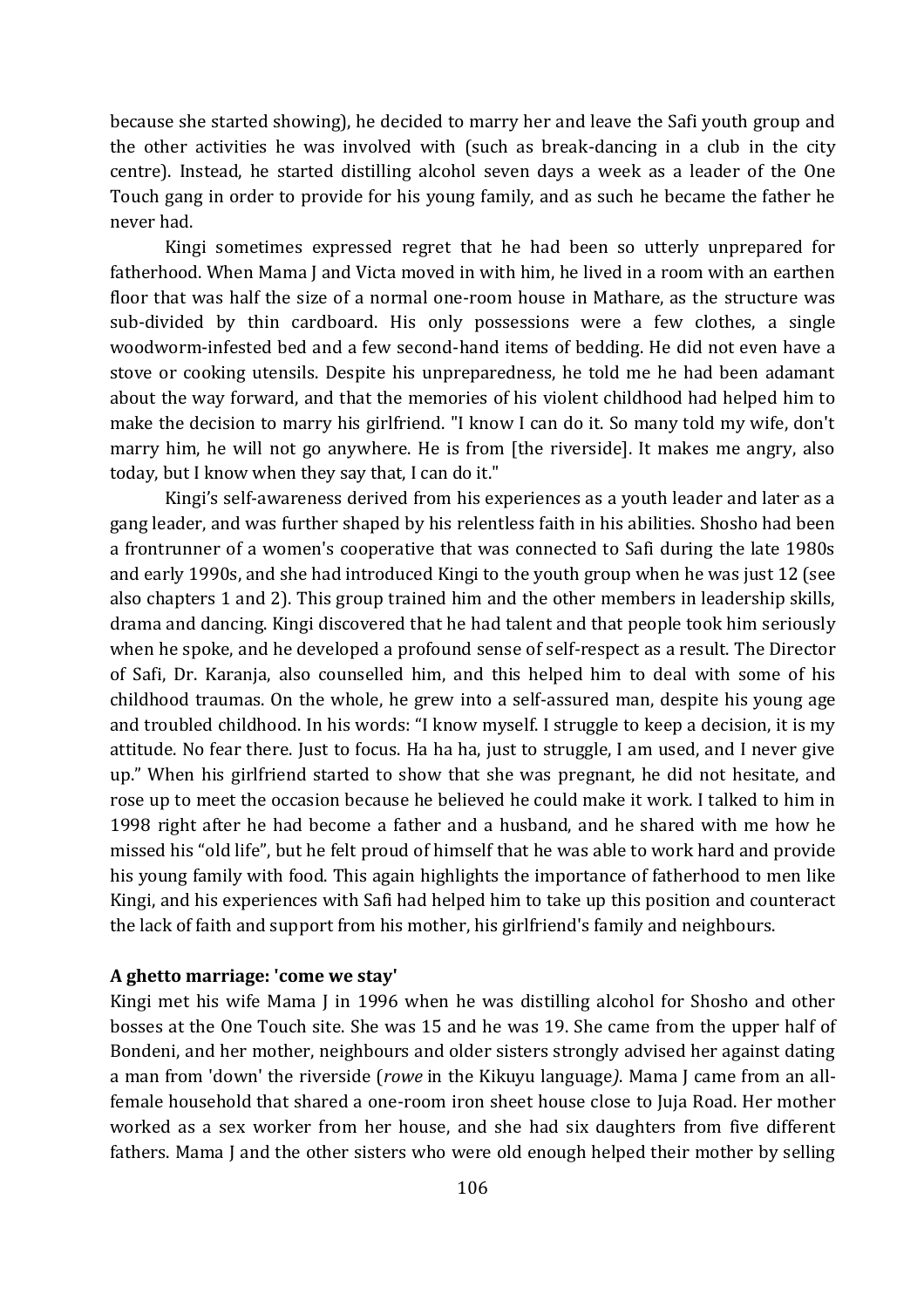*chang'aa* from a small bar. This bar was adjacent to the room where her mother received her "husbands", as Mama J euphemistically called her mother's customers. Her mother worked in the same room in which they all lived and slept, and Mama J vividly remembered that her mother often had to work while her younger sisters were sleeping on the floor beside the bed. She laughed when she recalled how her mother even sometimes gave orders to them from the bed while she was working by pulling open the thin curtain that hid the bed from sight to show her face. Obviously, all six daughters knew exactly the line of work their mother was involved in, but unlike most women in the ghetto Mama J's mother did not try to hide it. On the contrary, she engaged in open discussion with her daughters to encourage them to make different choices in their lives. Besides selling *chang'aa* at the family bar, Mama J also supplemented the family income by hawking clothes in bars in the city centre at night. Older women from the ghetto who were doing the same usually accompanied her. These women, she recounted, protected her from the sex work that often went along with hawking, as she was considered to be too young. She started hawking when she was 12 years old, yet she was very tall and beautiful and attracted a lot of attention from men while going in and out of the city's bars at night to sell the garments she herself had made. Her mother wanted her to escape their poor and hard life by marrying a wealthy man, and Kingi, a gang member without an education and influential (family) connections outside the *chang'aa* industry, did not qualify. Yet, Mama J became pregnant soon after she started dating Kingi, and encouraged by love agreed to marry him against the wishes of her mother.

She gave birth to Victa on 30 November 1997, when she had just turned 16. Fearful of her mother's disapproval, she did not initially tell her that she intended to move down to Kingi's one-room iron sheet house. On the day she came home from the hospital, she waited eagerly for Kingi to pick her up. Her mother sensed something and initiated a namecalling ceremony on the spot to claim the child and deny Kingi his fatherhood. However, a sympathetic older sister alerted Kingi, who rushed up the cliffs that separated Upper Bondeni from down to whisk away his wife and baby before the ceremony kicked off properly. Mama J reminisced: "That is when we marry, first it is between me and my husband. I move in, that is like a marriage." In local conceptualisation in Mathare (and in other Nairobi ghettos), moving into a man's house as a woman equated marriage, yet in general certain formalities to strengthen the union between husband and wife were observed in due course. This type of marriage was initially referred to as 'come we stay' (*e.g.* Frederiksen 2000:216), denoting a couple living together, and most of the time this arrangement would gradually be transformed into a marriage through specific ceremonies. This mode of organising a marriage was quite common among people who were born and raised in Nairobi ghettos, and it involved relatively little money. This marriage practice was partly shaped by the abject poverty that hampered many ghetto residents in terms of observing the more elaborate marriage ceremonies that are common among most ethnic groups in Kenya (often involving sums of money above 3000 Euros). Moreover, second and third generation residents in the urban area, especially poor families, often lacked (strong) ties to rural families. In general, rural families were considered to have more access to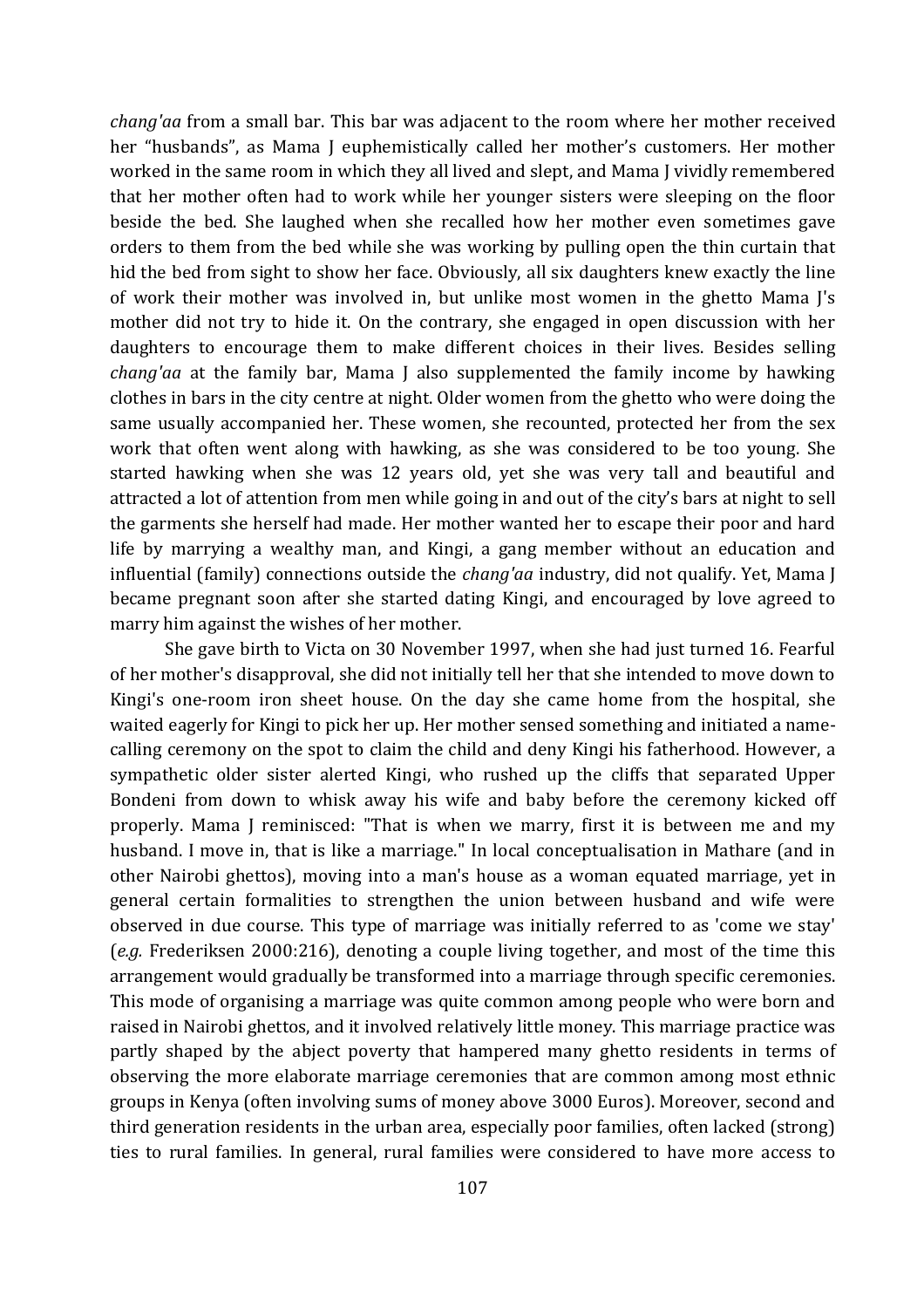resources such as land and cattle than urban (ghetto) residents, enabling them to carry out some of the more complex rituals that often involve transactions with a number of goats and cows. Similar to the male circumcision rites discussed in Chapter 2, marriage ceremonies were not set in stone, but varied immensely according to the ethnic group, social class, and urban and rural setting. These practices were ever-shifting, not just to fit new and ever-changing social dynamics and settings, but also new belief systems. Accordingly, people improvised with such practices to suit local contexts and popular perspectives and values (*see also* Spronk 2012:8/79; Frederiksen 2000; Hetherington 2001; for a study on changes in brides' wealth practices in South Africa see: Posel et al. 2011). Mama J shared with me:

Marriage is expensive, we can't do that in ghetto, we don't have *ocha* ('rural land' or a 'home' in the rural area in Sheng), it is unfair, we can use that money for business. But we pay also for 'come we stay', to make it like a marriage, a ghetto marriage ha ha, but not at once, we pay in years, and we don't pay that much.

Mama J further explained that certain formalities, such as paying the 'bride's wealth', could gradually transform an initial come we stay set-up into a formally recognised marriage in the years that followed ("to make it like a marriage"). Interestingly, the come we stay arrangement, which is a couple deciding to start living together without a formal consultation with elder family members, was almost always taken as the first step in the popular marriage praxis. In fact, all of the couples that I came across who lived and had children together perceived themselves, and were formally considered by their families, to be married. Sometimes, the come we stay set-up had achieved a more permanent mode among them as a result of a lack of funds to pay for the necessary ceremonies, such as a bride's wealth. The act of living and caring for children together was commonly taken as a marriage. It also made it easier for couples to get divorced, as fewer people (that is family members from both sides) had been involved in arranging the union in the first place. Accordingly, the more permanent come we stay arrangements – without further ceremonies to bind the families of the two partners more strongly together – were considered to be less secure (Frederiksen 2000:216). In this vein, Mama J stated that the main criterion people in Mathare appropriated in order to qualify a come we stay living arrangement as a marriage was the position of the man with respect to the woman's family. In most cases, the man uttered to his girlfriend's family his intent to follow the required ceremonies when the couple started to live together. This was taken by the family as a sign of commitment, and the man was therefore generally recognised as the woman's husband and the father of her children. However, this recognition would become more solid after the first payments of the bride's wealth had been made. Mama J told me that Kingi had been set on formalising their come we stay arrangement from the beginning, and had started saving money the moment he had discovered she was pregnant. "I was so scared because I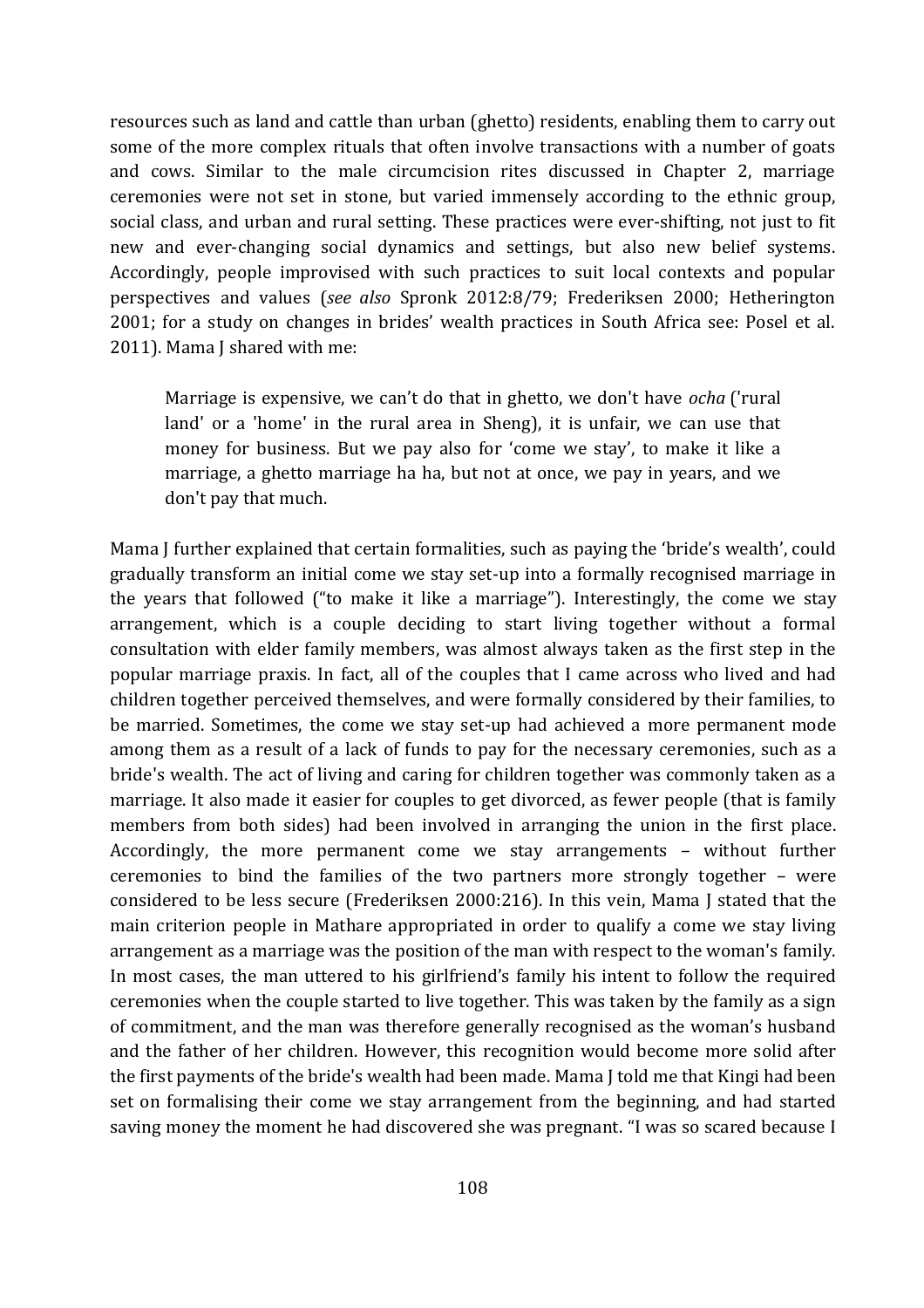thought he would jump (*kuruka*, 'jump' in Kiswahili and 'leave' in Sheng), but he accepted me and my *ball* ('pregnancy' in Sheng), and when I moved down we married."

Kingi visited his mother-in-law with a few male relatives and friends a year or so after his first son was born to inform her officially that he had taken her daughter as his wife. He had waited a long time before initiating this visit in order to save enough money to provide food and drinks for the occasion, and to also present his mother-in-law with a monetary symbol of his commitment to his wife and her family. During a second visit, he promised to pay the bride's wealth that was agreed upon, which he did in small instalments as time went by. The bride's wealth in the come we stay marriages (or, as Mama J also put it, "ghetto marriages") in Mathare that I came across always approximated a figure of 30,000 Kenyan Shillings (about 300 Euros). This was, however, exclusive of additional financial demands from the family-in-law (such as school fees for younger siblings) that in many cases also became the responsibility of the new husband, especially in the absence of a father-in-law. The bride's wealth in come we stay marriages thus constituted only 10 per cent of what was common in most marital ceremonies in Kenya. Moreover, in this type of marriage praxis, most men were granted more leeway to spread out payment of the instalments required to pay off the bride's wealth over long periods of time. Kingi's mother-in-law unfortunately died of cancer and AIDS-related illnesses in 2010, but her death did not absolve him of the debt he had to his family-in-law, as he continued to pay the bride's wealth to Mama J's grandmother.

When Mama J's mother died, another debt was transferred to Mama J and her sisters. Her mother had never been married, and following localised notions of Kikuyu practice, Mama J explained that she, due to her mother's lack of a husband, had to pay her own bride's wealth to her own mother. Mama J clarified: "We call it *Kamweretho* (in the Kikuyu language). It is like you marry yourself. You visit your parents and give them a dowry ('bride's wealth' in Kenyan English); it is like an honour to them. But also you can't accept dowry from your daughters if you have not paid dowry to your parents. It is bad luck." Consequently, her mother could only accept Kingi's instalments because Mama J was paying her own bride's wealth to her mother. When Mama J's mother died, the unpaid part of her bride's wealth was thus left for her and her sisters to pay off to their ageing grandmother.

Another reason for them to continue paying off this debt was tied to land that Mama J's mother was supposed to inherit from her mother. This was land that Mama J and her sisters could then inherit from their mother. Mama J's grandmother had been a sex worker in Mathare during the early 1960s. In 1964, President Kenyatta had launched a land scheme for, mainly Kikuyu, urban and rural squatters (*cf.* Huchzermeyer 2007:722; Anderson & Lochery 2008). Mama J's grandmother had acquired a large piece of land through this scheme on the slopes of the Aberdare mountain range, and had promised to divide it among her daughters, as she did not have any sons. To access this land, the unmarried daughters (like Mama J's mother) had to honour their mother through *Kamweretho* and pay off the debt. Mama J could thus not access the land that she and her sisters were supposed to inherit from their deceased mother if they did not pay off her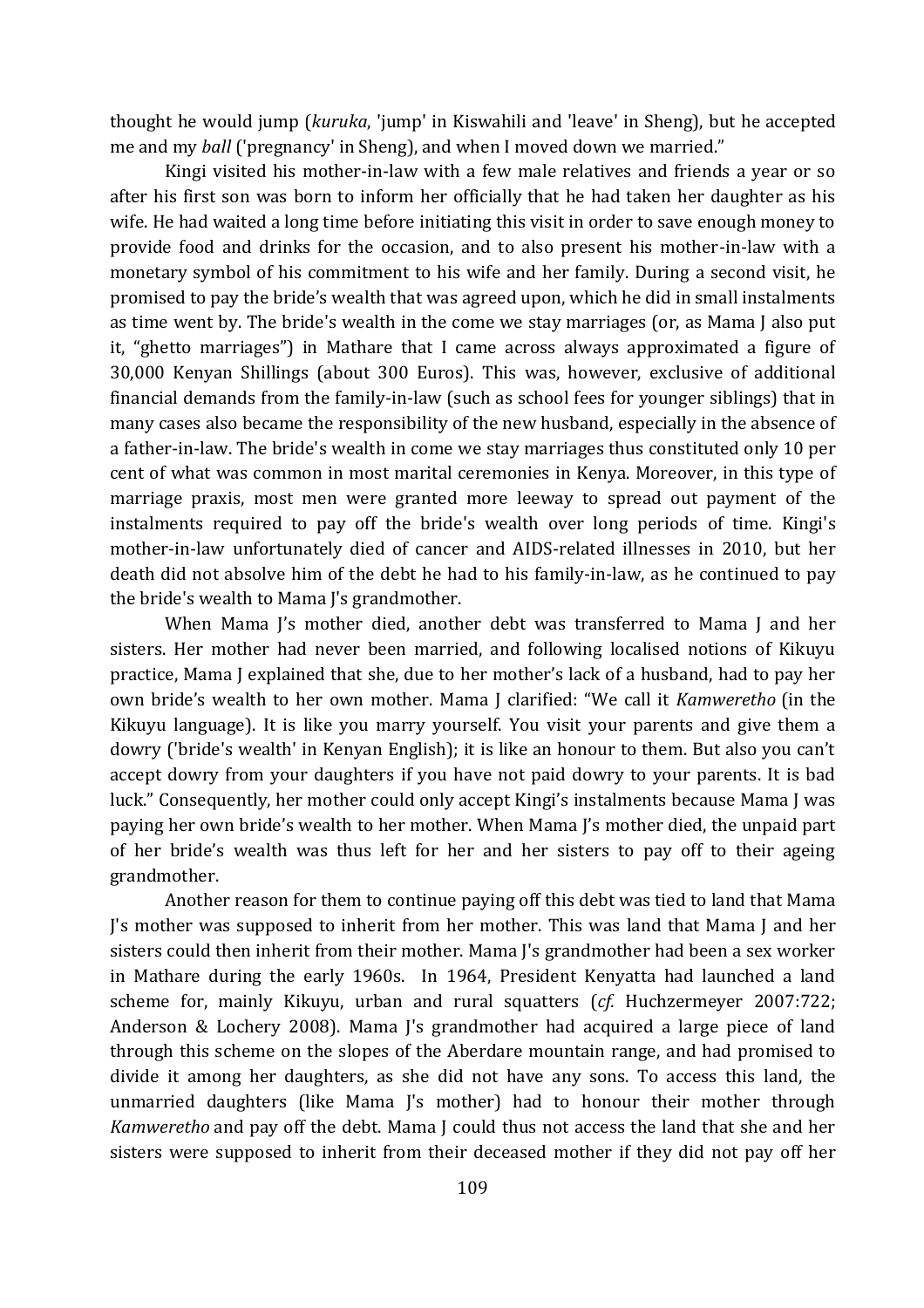mother's debt. Furthermore, Kingi had to continue paying off his debt to Mama J's grandmother. It had thus become a deeply complex situation for both Kingi and Mama J when the latter's mother passed away.

I accompanied them on a visit to Mama J's grandmother in August 2010, which was two months after Mama J's mother had died. The visiting group also included Mama J, two of her sisters, all of their children and Kingi. It was like a holiday for the children, as they rarely ventured outside the ghetto, let alone spent much time in the rural area. Hiking in woodlands and on ridges, taking care of animals and sleeping on an earthen floor were all part of a great adventure to them. The two younger sisters, however, enjoyed it much less, and complained constantly about the persistent cold (it hailed and rained continuously), the lack of electricity (no TV or radio and no mobile phone connection), and the mud that managed to cling in big chunks to our shoes, clothes and even hair. It was winter and, high up in the mountains, it was below zero degrees Celsius during the night-time. Mama J's sisters left the following day without accomplishing what they had come for. Mama J, however, stayed behind with Kingi, her children and me. She still wanted to discuss with her grandmother whether, even before finishing the bride's wealth payments, they could be allowed to start growing crops on the idle piece of land they were supposed to inherit. The grandmother outright refused, and Mama J could not understand why. Later, they heard via another relative that there was an ongoing tussle between two aunties, because one wanted to deny Mama J and her sisters the land, whereas the other defended their right to inherit it. The grandmother's refusal thus emanated from a wish to avoid taking sides. This tussle is continuing today. Mama J's grandmother unfortunately also passed away in 2013. Mama J told me that both debts (her mother's and Kingi's) had been transferred to a few male uncles and cousins, but these were relatives she hardly knew. Mama J was thus left even more confused, and the whole family ended up in court, because the unpaid bride's wealth had become the argument used by her family to deny Mama J and her sisters the piece of land that they, to their knowledge, were supposed to inherit from their mother and grandmother. The court case was still going on at the time of writing this chapter.

Kingi and Mama J's complex trajectory into marriage and the way the bride's wealth became part of a family conflict is not uncommon. Most married couples I encountered in Mathare were struggling with similar tensions. They often reflected on the greed of family members (both their own and their in-laws) and the way this practice was frequently manipulated for personal gain. Sometimes, these frictions even led to a couple's divorce. Kingi reflected: "For Shiko (his daughter), I don't want dowry. I don't want to do like our parents, that I depend on them (his children). No. It is not fair. I am happy when they have their own life, happy. And that they can build a life. I would be so far without my family." His wife saw this in a slightly different light: "It is a sign of respect. Kingi gives me respect by paying my mother dowry. When Shiko gets married, I must get dowry." To Mama J, the fact that Kingi had "visited her mother" (as she put it) gave her a sense of security that he would stay with her. Even though both contributed financially to the household, Kingi was the main breadwinner. Accordingly, Mama J's own experiences informed the way she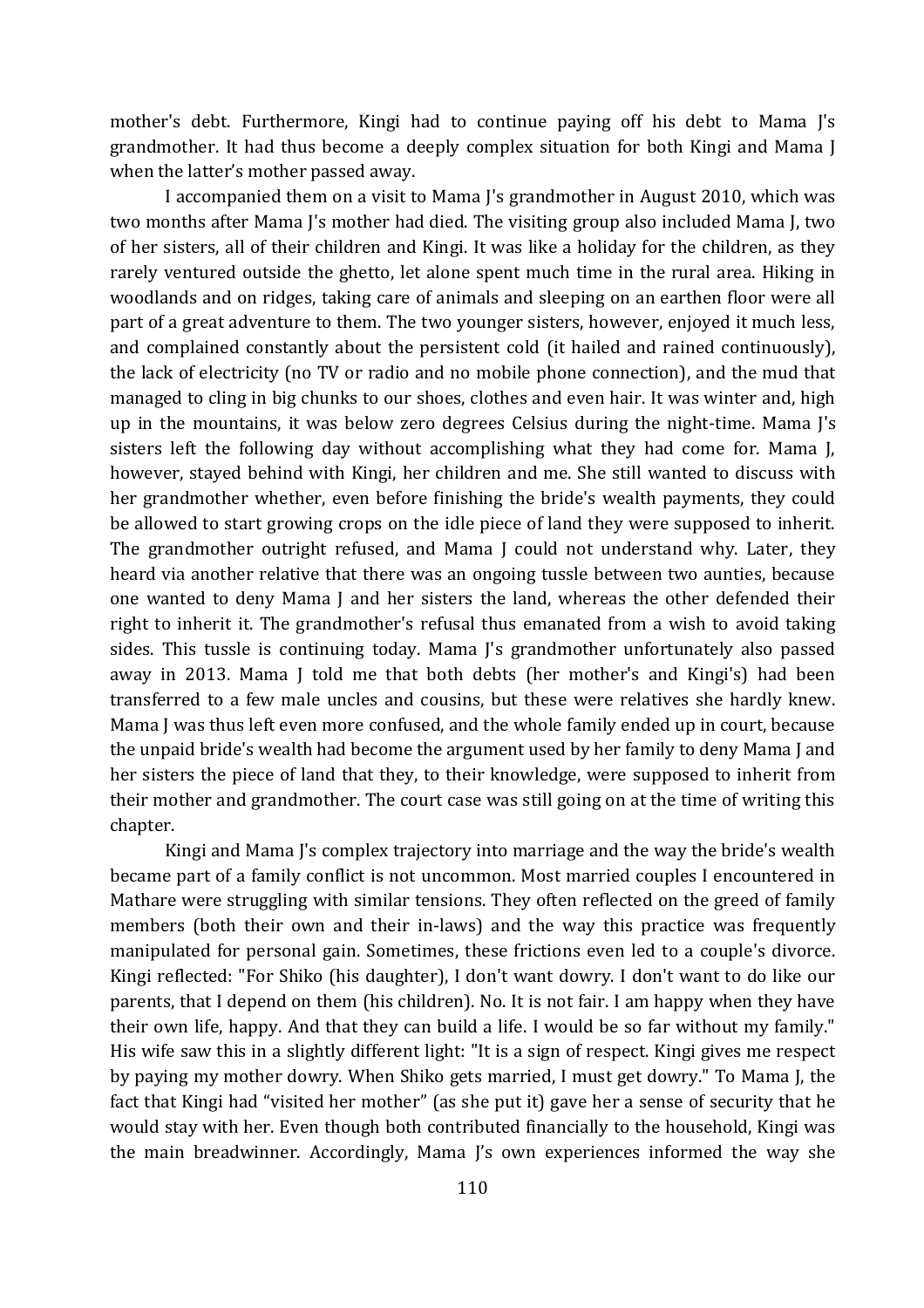viewed the issue of bride's wealth in relation to her daughter, although this might be different if Shiko becomes able to provide for herself. In the meantime, the discussion continues between the couple.

#### **Navigating a 'ghetto marriage' during crises**

The section above shows the difficulties that young couples in Mathare have to face when starting to live together, yet teen pregnancy and family demands and conflicts were but a few of the challenges Kingi and Mama J navigated during their early years together. The first year of their marriage was riddled with disasters. Three weeks after Victa was born, Kingi was arrested on bogus charges by a police officer who was being bribed by the real perpetrator to frame someone else. Kingi just happened to be in the wrong place at the wrong time. Mama J had to use all of their savings, and even ask for additional money from Kingi's grandmother, to bribe local policemen to secure his release. Then, he became almost terminally ill with typhoid, a disease he had probably picked up in the police cell, and had to stay in hospital for weeks on end, adding another burden to the already financially and emotionally constrained young family. Indeed, it took them both months to recover physically, psychologically and economically from these two very traumatic episodes.

Mama J was equally set on continuing their marriage, though, and this helped them both considerably through such quandaries. Like Kingi, Mama J also came from a family of two generations of single mothers and sex workers, and was just as passionate about 'changing the pattern', but the odds were against the young couple. Indeed, they were so much in debt that they could hardly afford food, and each day agreed to go their separate ways to look for something to eat. As well as visiting family members strategically around lunchtime, Mama J would sometimes go to small roadside restaurants far away from their ghetto village and leave without paying. In doing so, she accepted the risk of getting a beating from the proprietors that often followed, but knew that she needed nutritious food to nurse her baby. Kingi survived by eating once every two days at his grandmother's house. When the debts to the hospital and his grandmother were finally paid off, Kingi continued with a stringent financial regime in order to save money until he had enough to distil his own illegal alcohol. Mama J began selling this from their small house, and even if daily survival was still an uphill battle, they could now afford food and even a few clothes for Victa.

Despite their young age, Kingi and Mama J persisted with pooling their minds, bodies and other resources to counter the adversities that people inevitably meet living inside Mathare. Their determination was wrought by the hardship they had both endured while growing up; this had laid the foundation for a partnership between a husband and wife that I have seldom witnessed in the ghetto (or anywhere else). Kingi felt acute pain about not knowing his father or maternal grandfather, and about the thought that he would have lived another, wealthier, life had he known them and had they recognised him. This gave him the focus, which was a word he used often, to become the father of his son. However, becoming a father proved to be a ceaseless process, and he held onto a specific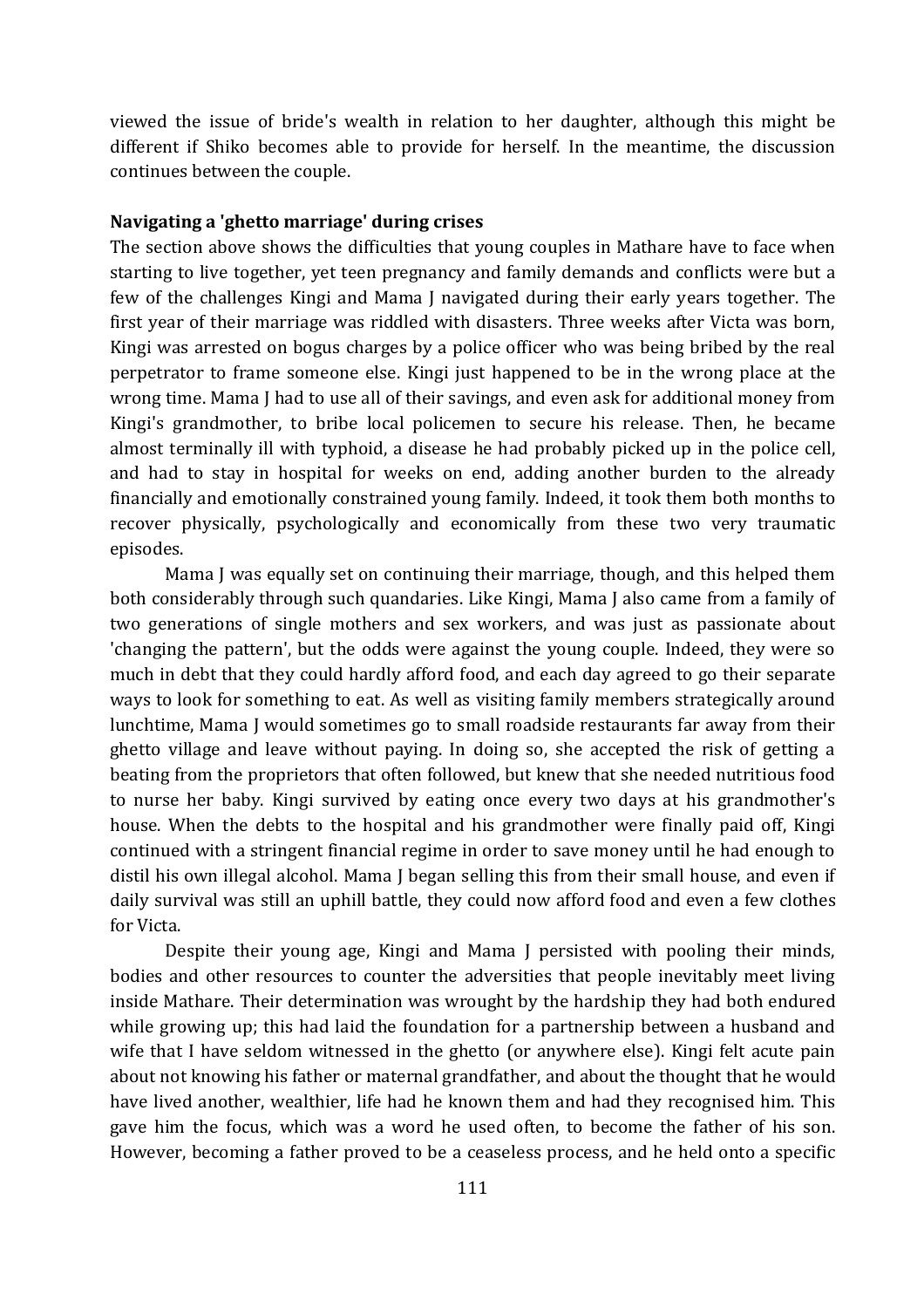social horizon, which was a vision he himself had constructed: he saw himself as a father to his son, living at home with his wife and child. He stated: "I have to keep that picture in my head, see it there, now and in the future, so I keep focus, (*kukaa rada,* 'to stay alert' in Sheng) without focus you lose hope, and without hope you die." Apart from his ageing grandmother, Kingi had no one to fall back on and, to him, losing focus portended death. His fear of death caused him to fight and invest all of his energy and other resources in creating a more stable situation for himself and his family. Being a gang member helped him to live by this image, provide for his family and stay true to his deeply felt desire to be the father of his children. If he had not joined the alcohol gang full-time, he would, in his own words, "have probably died before even becoming a father." He ended our conversation by saying: "Victa's birth was a new birth for me because I became focused and worked hard. One Touch helped me to get work and work so hard I can earn my money. [...] I also knew this is not my life. I don't want this for my son. I have to stop distilling." Kingi's words show that fatherhood is often conceptualised by young men as a 'new birth', because to them it was a firm step towards senior manhood. They also reveal the ambiguous attitude that most men had with regard to the working gang, which was shaped by the social pressures to leave this group on time.

#### **Why Kingi was able to leave the gang**

Kingi was only able to leave the gang after balancing multiple jobs and businesses for nine long years. He distilled *chang'aa* in the afternoon, sold chicken in the morning and managed the roadside restaurant he and his wife had in the evening so that she could take care of their children. He went back and forth between the gang and these other ventures until he was financially secure enough to leave the gang for good. He normally worked from five in the morning until 11 at night, and on Sunday, his only day off, he volunteered at the Safi youth group. At the close of 2007, he had finally saved enough to stop distilling *chang'aa* and concentrate fully on the other businesses. At the same time, Safi had recognised his dedication and skills, and hired him as a youth group coordinator. He continued working 18 hours a day for seven days a week, because Safi did not pay enough and he still needed the earnings from the restaurant, but he never went back to *chang'aa*.

Kingi's narrative and life trajectory provide a glimpse of how hard it is for young men to actually leave the gang, and how crucial a good partnership between husband and wife is. It also shows the sheer dedication and perseverance it took for Kingi and his wife to build several micro-businesses (including a home bar) with the money he earned from distilling and smuggling *chang'aa*. Yet, when it comes to commitment, Kingi can hardly be called an exception. The excerpts of discussions between participants in the outreach programme above show that if work was available all of the *chang'aa* distillers worked hard, although, as noted elsewhere, this type of work had been on the decline. It is not a coincidence, however, that both Kingi and Monga succeeded in leaving the gang and were, eventually, employed by Safi as coordinators and trainers. Moreover, Brayo's positioning as a *mjanja*, and the way he separated himself from his fellow gang members throughout the first training period, alludes to the crucial role Safi played in his life. This is underscored by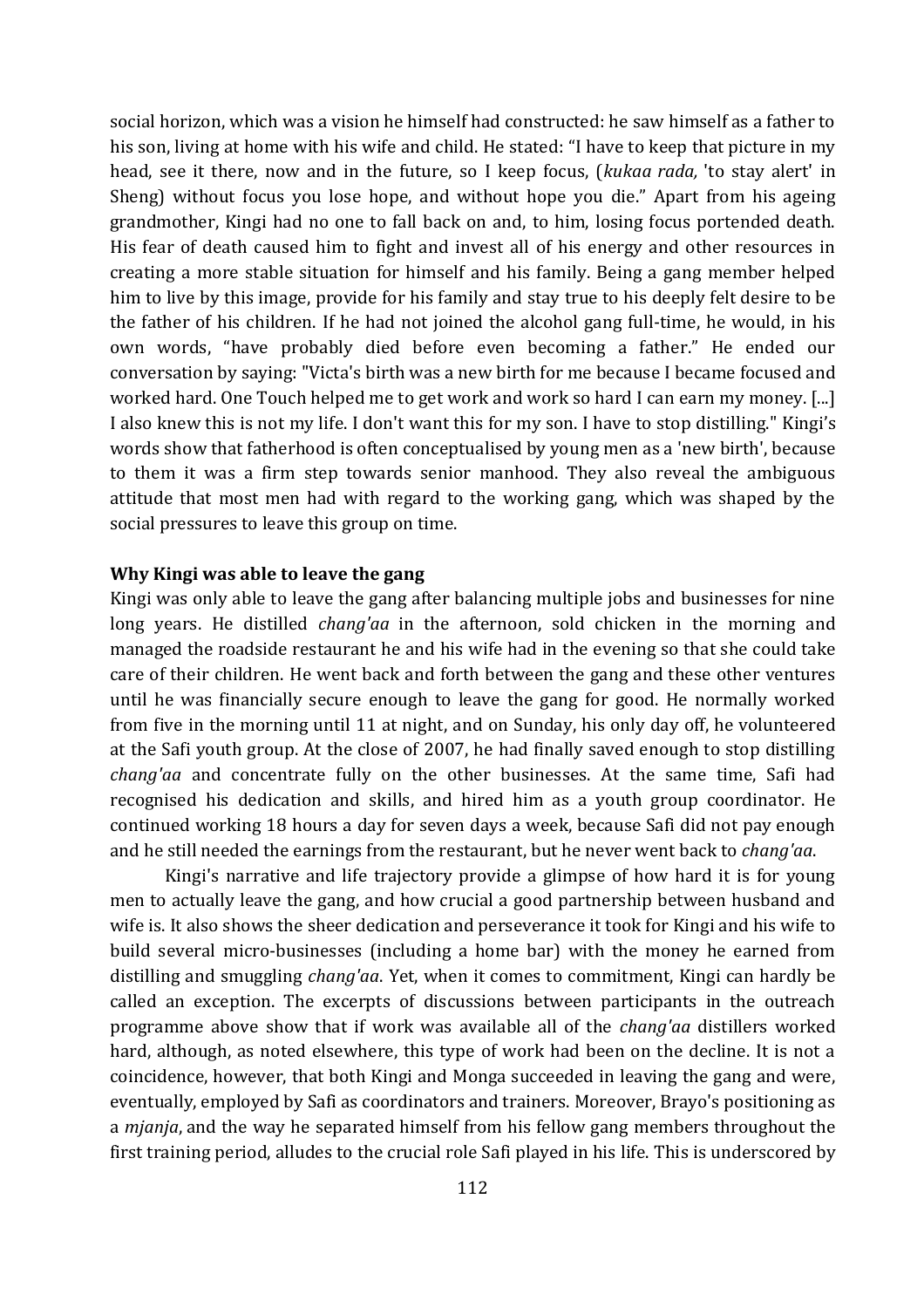the fact that he joined Kingi and Monga when they started their own organisation. These men had been trained and counselled by Safi from being young, and so had acquired skills, self-esteem and contacts that had helped them to successfully navigate the stringent rules set by this and other loan programmes. Motion, in the sections above, referred to these skills, self-image and contacts as ideas when he said to me: "We lack ideas." Motion had initiated the outreach programme because he had observed the successful trajectories of the trainers, and saw how hard it was for him and his fellow gang members to develop a micro-business without additional loans, skills-sets and guidance.

Along with his connection with Safi, being a grandson of a well-established bar owner had also helped Kingi to leave the gang. Even during hard times, Shosho had continued to give him assignments to distil and smuggle *chang'aa,* and this had laid the foundation for his future micro-enterprises. Monga and Brayo had also been family members of old and current bar owners, whereas the majority of the present gang members are not. Furthermore, the partnership between Kingi and his wife helped him to build the roadside restaurant and manage their money flow. In the following chapters, I will further explore how relationships with women (family bar owners, gang bosses, CBO leaders and wives) play a dominant role in processes of gang formation, imagining masculinities and trying to leave the gang. It is, however, possible to conclude now that Kingi, Monga and Brayo stood out compared to the participants in the outreach programme, because of their family ties to female bar owners, their connections with Safi and their experiences as youth leaders. All of this provided these young men with more options and social capital than their peers at the riverside when it came to making use of emerging opportunities. Moreover, most of the young men who have been able to leave the gangs at the riverside over the past decade had likewise been relatives of bar owners and members of youth groups. Many of the men who still worked the drums *rowe* had fewer connections to the alcohol bosses, fewer links to networks such as youth groups and NGOs, and, perhaps, less self-esteem as a result of feeling stuck at the riverside. Many even said that they did not feel as if they belonged to any other place than the riverside.

Without the back-up referred to, many outreach programme participants used their loans to address the multiple emergencies that mark life inside the ghetto. They were thus left without a business, but in debt to their own programme. The programme is still trying to break this downwards spiral, but the number of emergencies people face living in Mathare can be quite overwhelming, as is illustrated by Kingi's biographical narratives. Interestingly, Motion told me that despite not yet having profited financially from the programme, "it did help to make us feel closer to the community, to be more accepted by the community." Later, he also told me that this deeper sense of belonging to the community and feeling respected led to him becoming one of the frontrunners in a peacebuilding programme initiated by Kingi, Brayo and Monga in the run-up to the 2013 elections. I will return to the relationships between these men and what they termed the community in Chapter 5.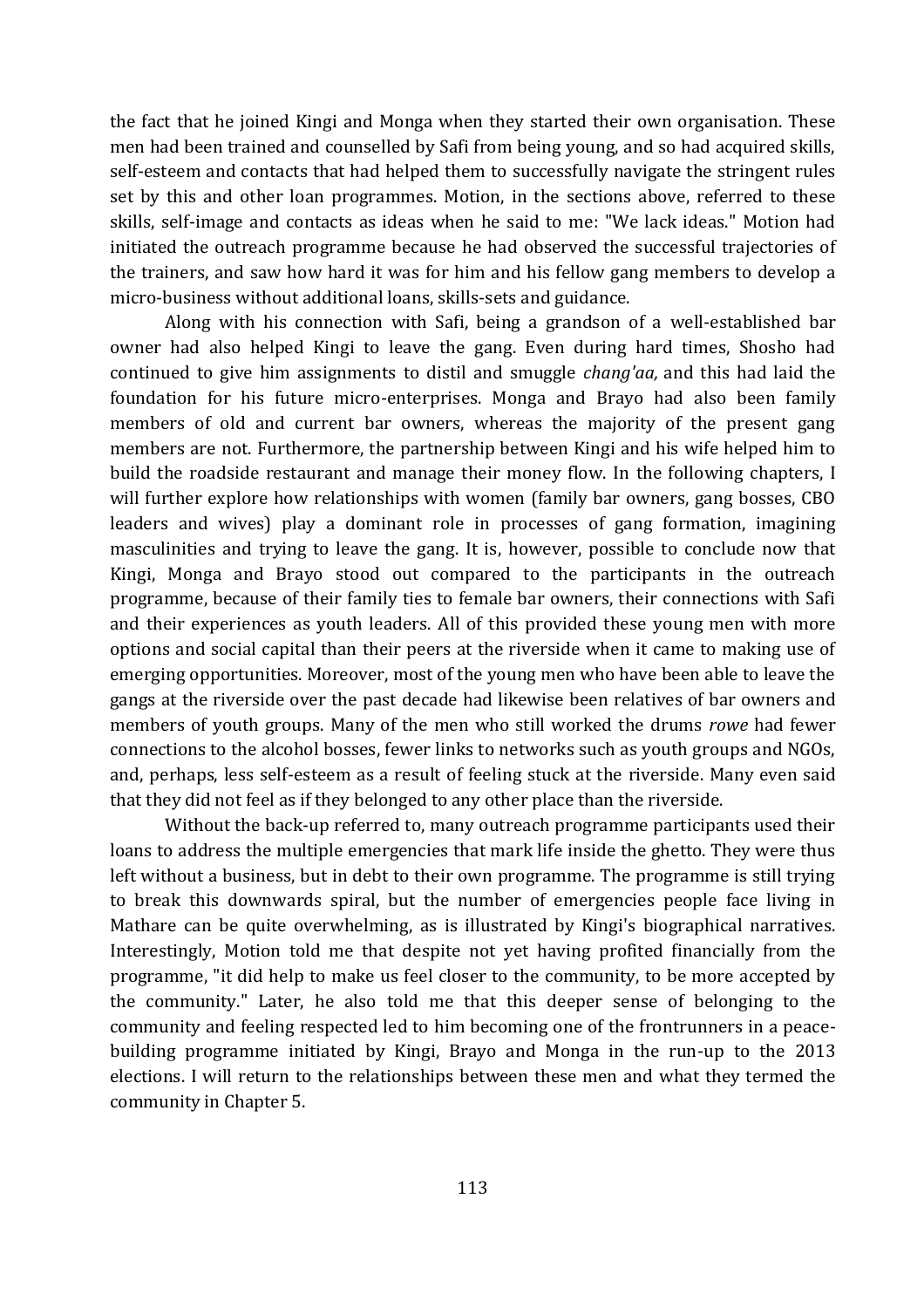#### **Conclusion**

This chapter analysed possible pathways and strategies that young, male gang members navigated to leave the working gang, and why many failed despite their great efforts. In the past, *chang'aa* gangs allowed young men in Bondeni to establish themselves as senior men according to popular notions of manhood, as illustrated by Kingi´s life history. Yet, more recently, gangs also posed a dilemma when they became more permanent entities and the sole option for young men wanting to build meaningful lives within a context of deteriorating socio-economic conditions inside the ghetto. As a consequence, gang spaces were increasingly imagined as a way to cope with gendered experiences of hardship, although the members also felt more and more stuck in a position of junior manhood. Their frustrations were further exacerbated by the way these men were inscribed with the labels ghetto boy and thugs for hire by the dominant discourse and were killed as such by the police*.* 

The discussion above showed that the trainers perceived themselves to be steps ahead of the participants in the outreach programme according to local notions of manhood, and so highlighting individual responsibility during the training bolstered their self-image. In particular, it underlined that their relative success was of their own making, and provided them with a feeling that they could help current gang members by being, in their words, a "good role model." In their positioning as *wajanja,* the *fala* position marked the boundaries of what this particular notion of manhood entailed to them. In contrast, many participants enacting agency largely by blaming structural forces and reimagining feelings of powerlessness (generally associated with the *fala* position) as part of performing the *mjanja* position*.* Nevertheless, even if all of these men shared the subject position of ghetto boy in the dominant discourse, the way they negotiated this discourse and took up popular notions of manhood differed enormously. This was largely shaped by changing circumstances (for instance, a fall in profits from *chang'aa* in more recent times) and individual differences (for example, a lack of connections to bar owners and youth groups), but also by a sense of belonging (or not) to the community (see more in Chapter 5). Accordingly, differences in positioning among these men to some extent brought forth diverging choice-making processes that are central to their social navigation struggles.

The main social dynamics that seemed to help men to leave the gang hinged on their connections to bar owners (access to work) and their relationships with their wives. Other contributing factors appeared to be affiliations with and experiences in youth groups and other development organisations (skills, ideas and network/opportunities), a sense of selfesteem, which helped to develop a feeling of belonging outside the gang, and the recognition and seizing of less obvious opportunities. However, self-esteem ostensibly depended on individual achievements made possible through connections to bar owners and youth groups. Yet, the trainers of the outreach programme played it out as if success was a matter of choice. In the context of this programme, their notion of 'the struggling street-smart hustler' located the responsibility squarely with the individual man, as illustrated by their emphasis on the need 'to change the mind-sets' of the participants. Indeed, the trainers went to great lengths to hide the feelings of powerlessness that they